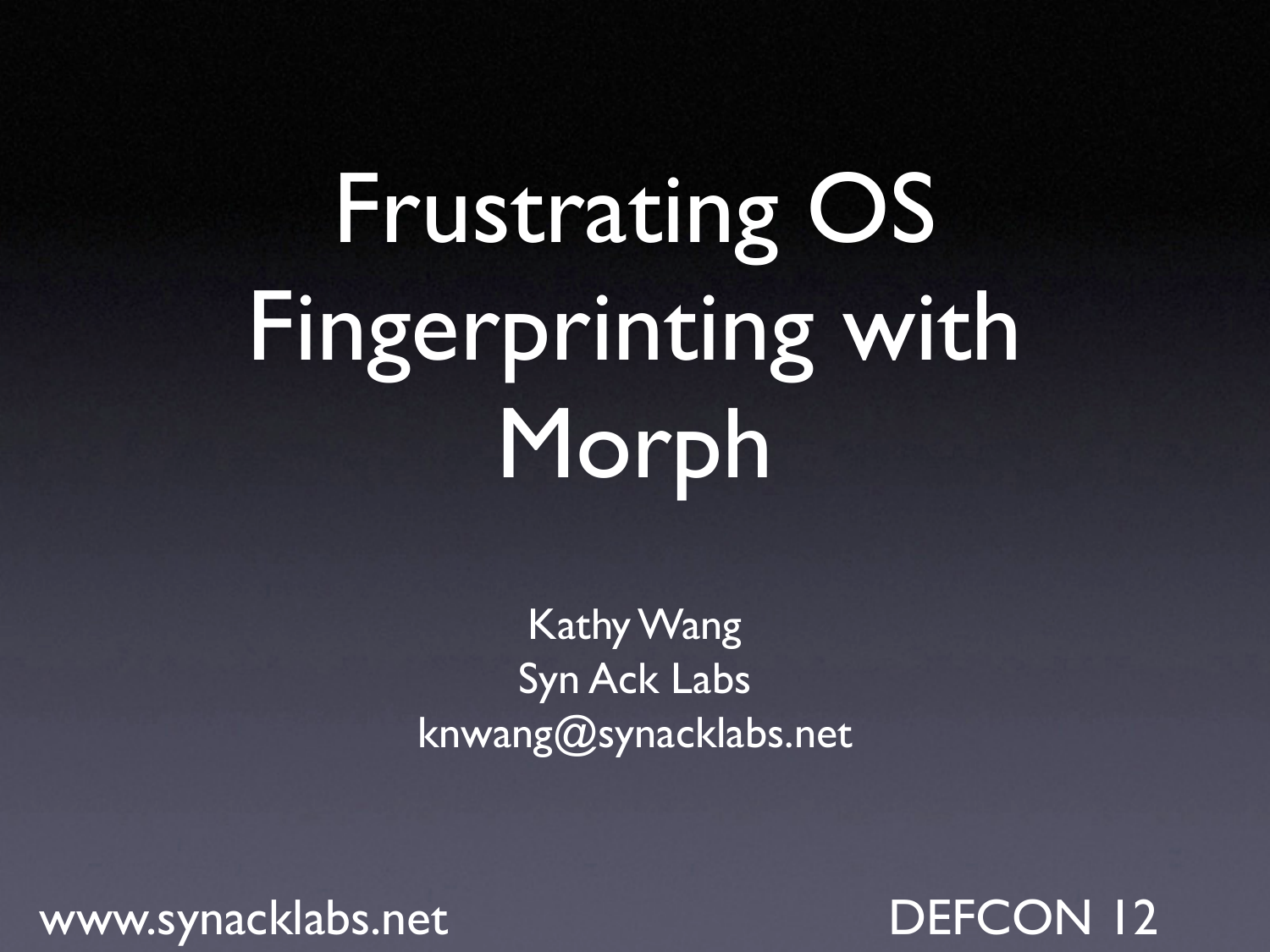## Areas Covered in Talk

- OS Fingerprinting History
- What is Morph?
- Morph dependencies
- Morph architecture
- Implementation considerations
- Future directions
- **Acknowledgments**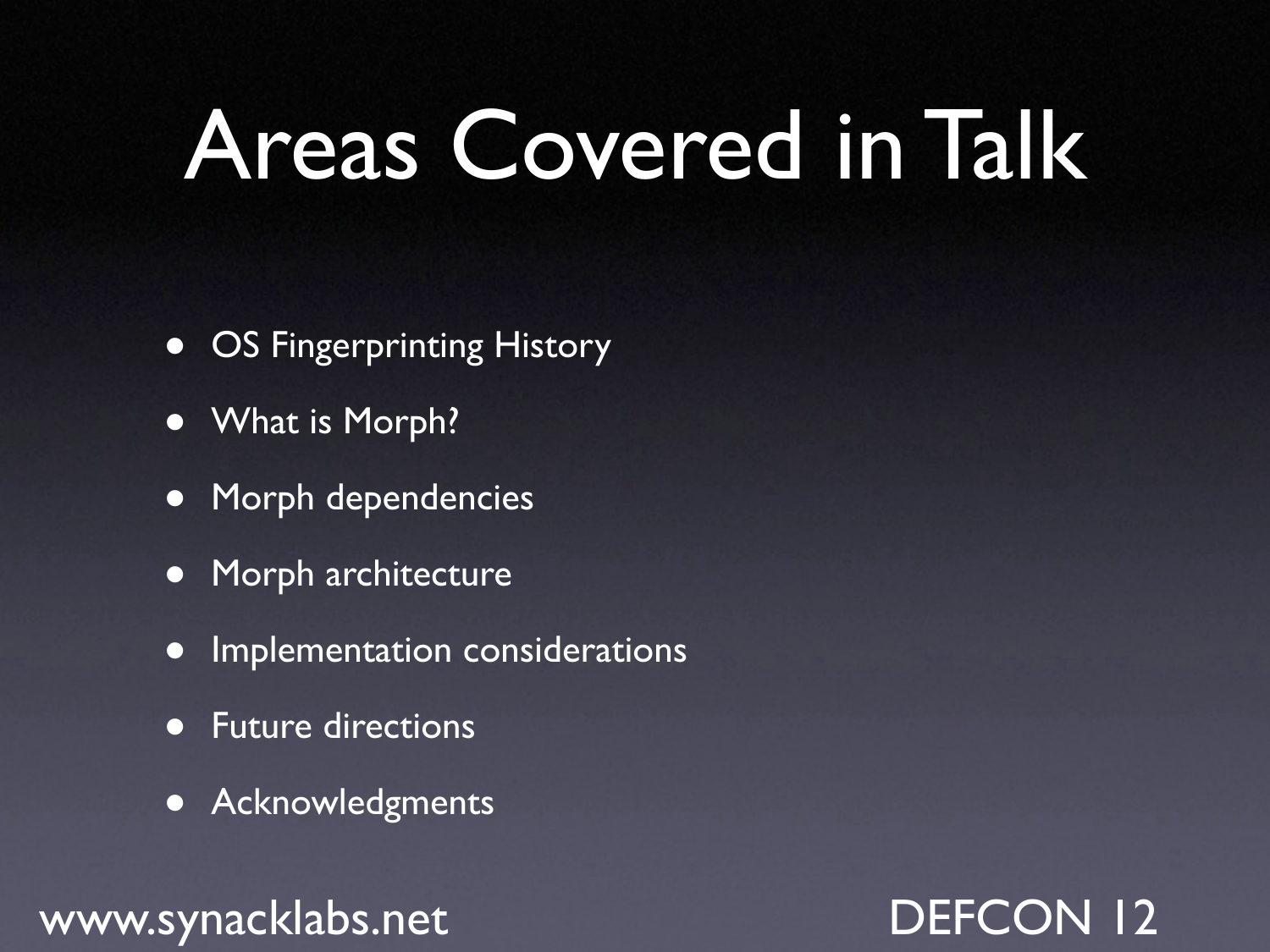### What is OS Fingerprinting?

- Banner information
- Manual reconnaissance
- Active fingerprinting
- **Passive fingerprinting**
- Timing analysis fingerprinting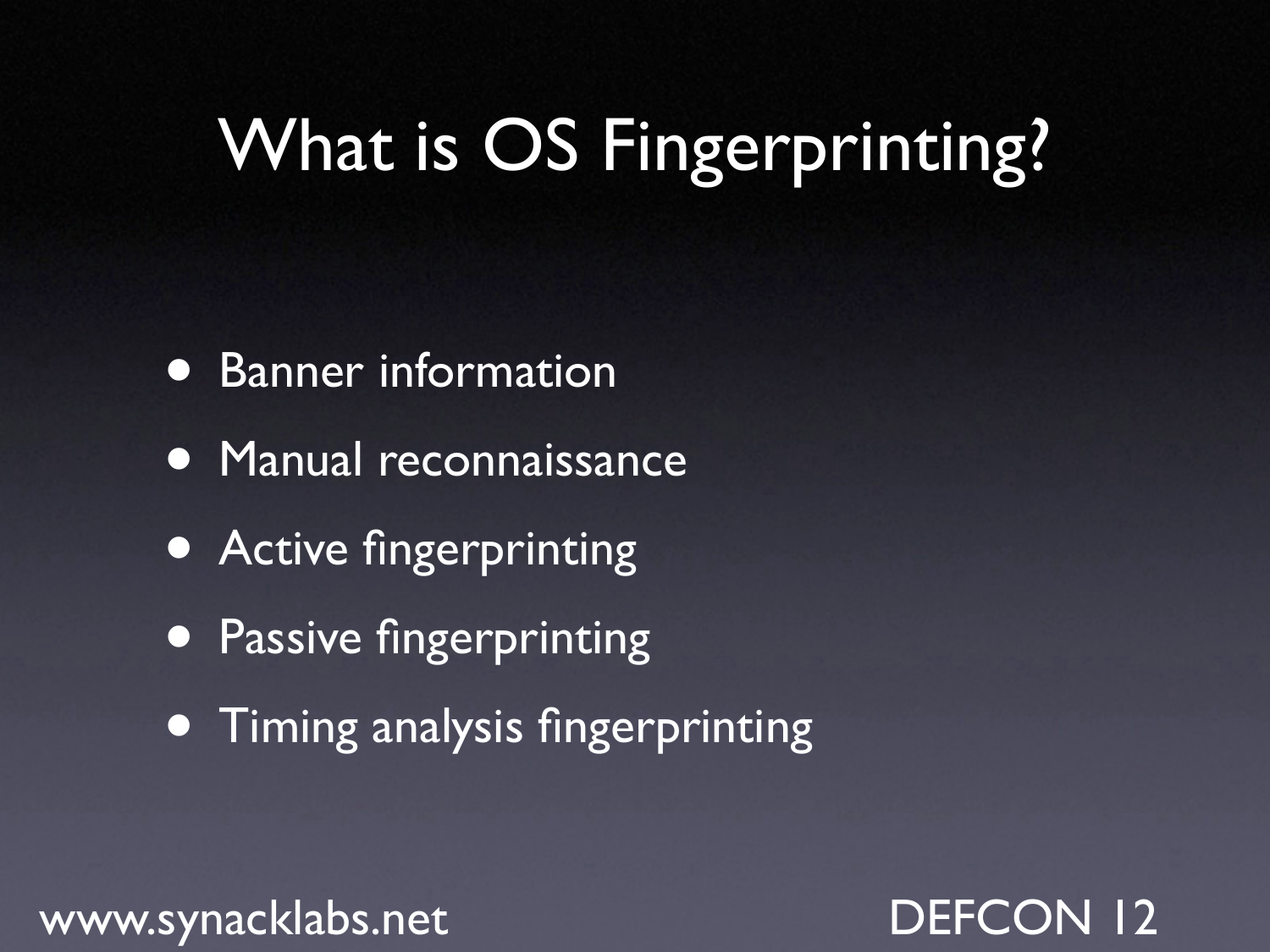### OS Fingerprinting History

- QueSO by Apostels
- Nmap by Fyodor
- p0f by Michael Zalewski
- Xprobe/Xprobe2 by Ofir Arkin and Fyodor Yarochkin
- RING by Franck Veysset, et al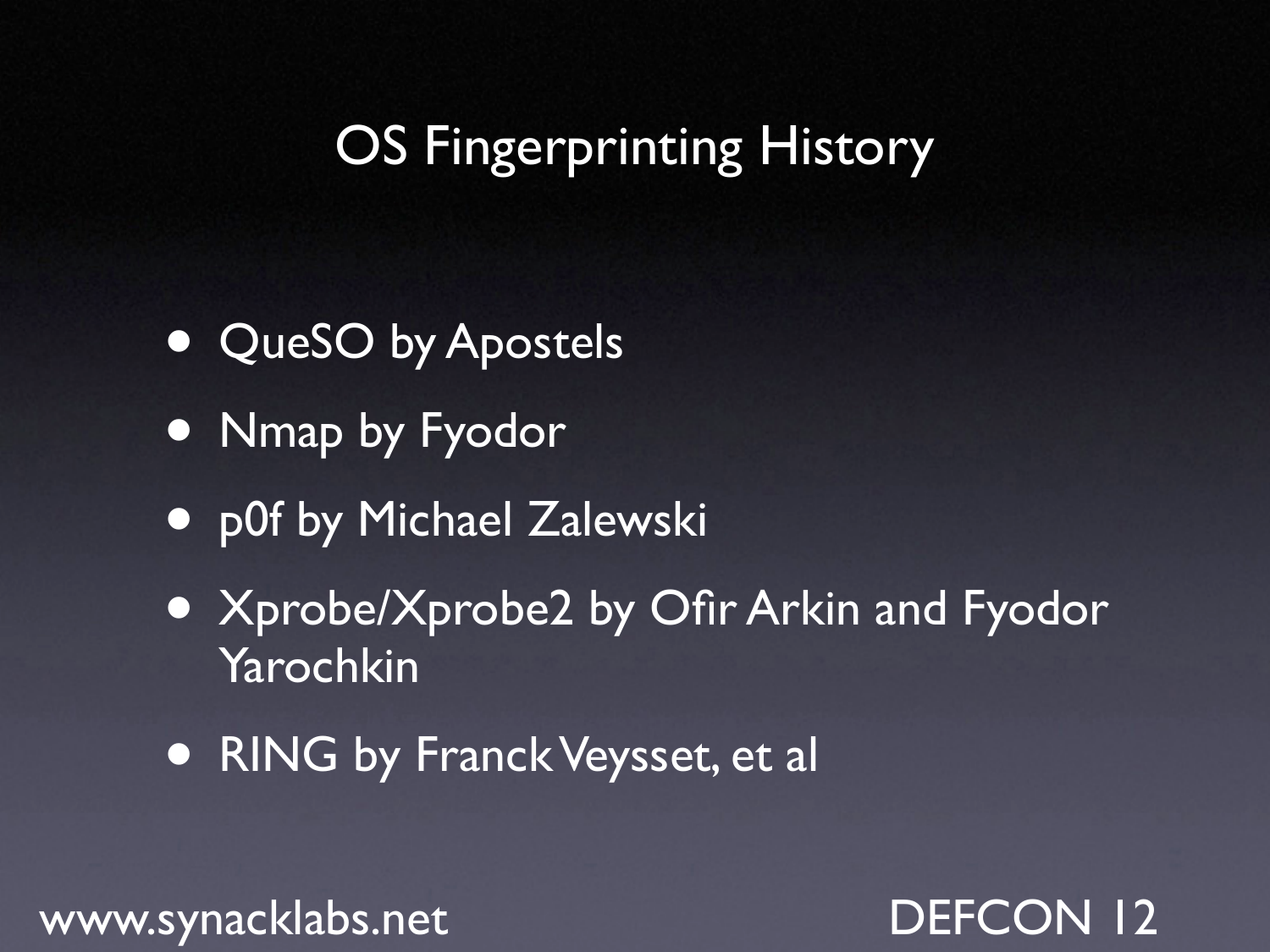### Why Defeat OS Fingerprinting?

- Most attacks begin with some form of reconnaissance
- Target host OS information is very important
- **OS scanners are designed to exploit** expected OS behavior
- **OS "honesty" leads to its own demise**
- Not entirely vendors' faults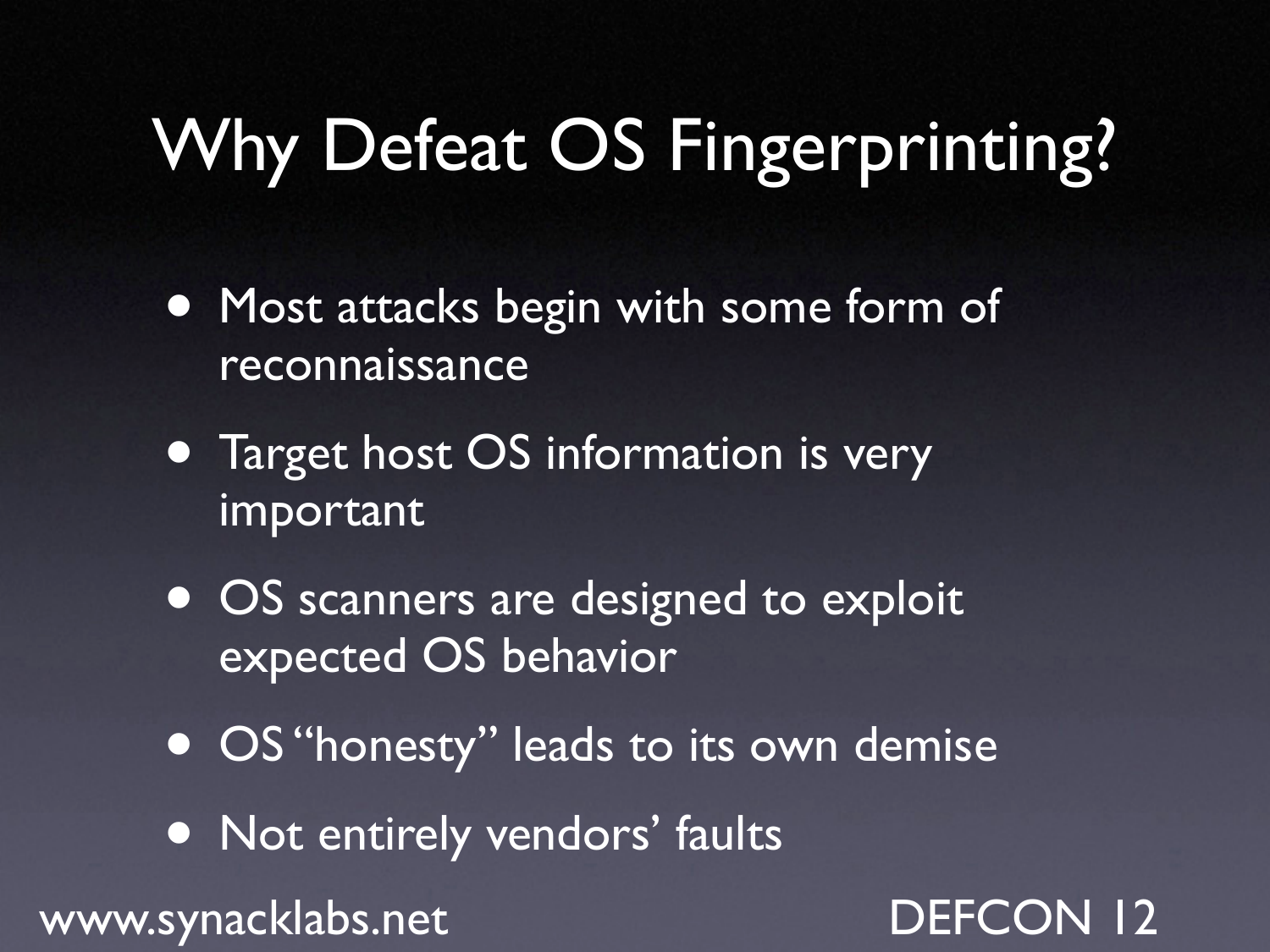## What is Morph?

- Morph is a process that allows user to select desired OS to emulate
	- Goal: Windows 2000 SP4, Linux 2.4.x.x, OpenBSD 3.3
- Will handle inbound and outbound packets and change TCP, UDP, ICMP and IP headers to reflect selected OS
- Morph is a tool that will currently compile on Linux, and is in development for OpenBSD, FreeBSD, NetBSD
- Not production quality yet
- **BSD** licensed
- Download at http://www.synacklabs.net/projects/morph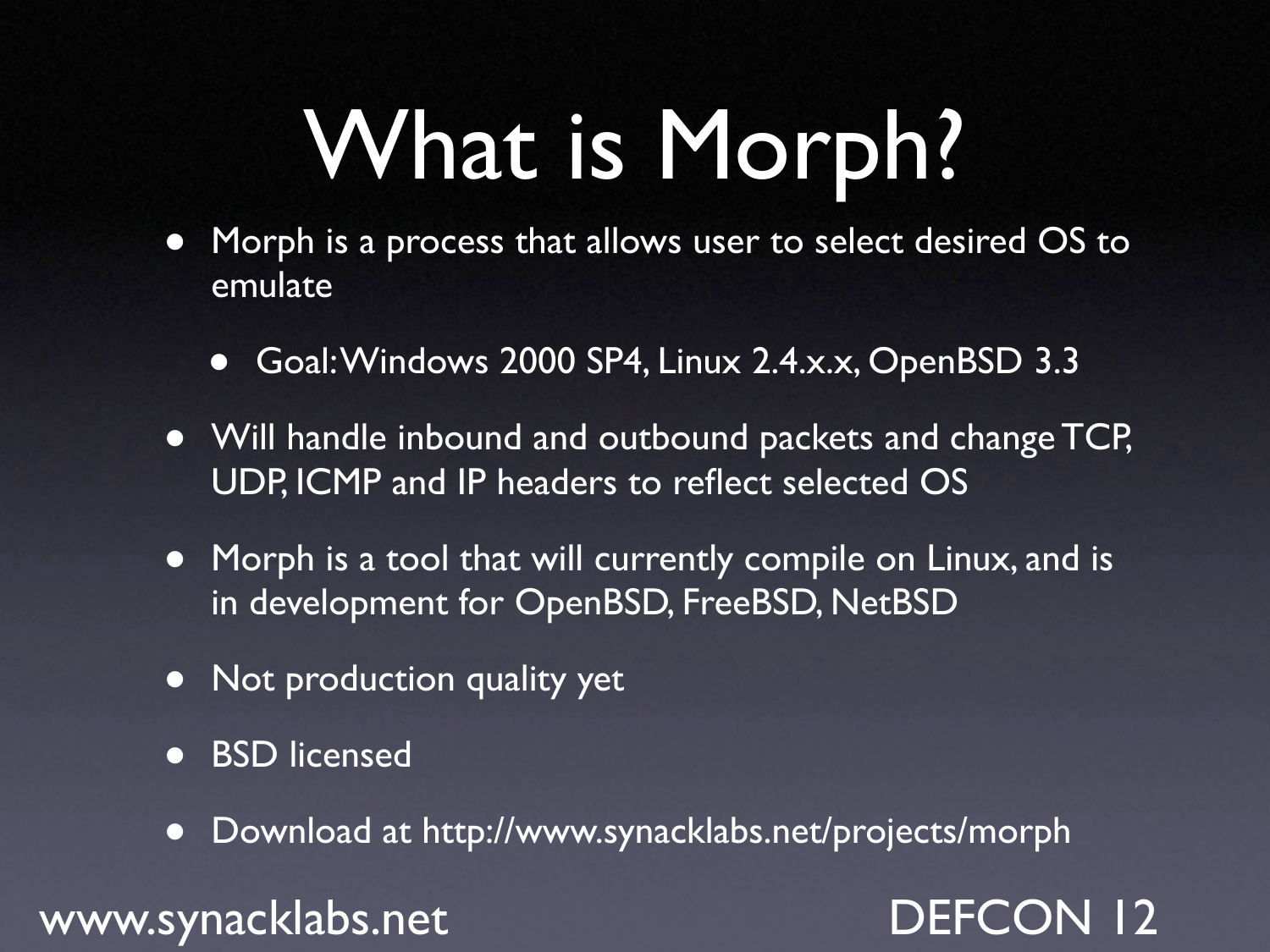# Morph Dependencies

- Morph is built on Packet Purgatory library
	- Wedge between OS kernel and network interface running in userland
- Packet Purgatory is built on libpcap and libdnet libraries
	- libpcap and libdnet provides interfaces to the kernel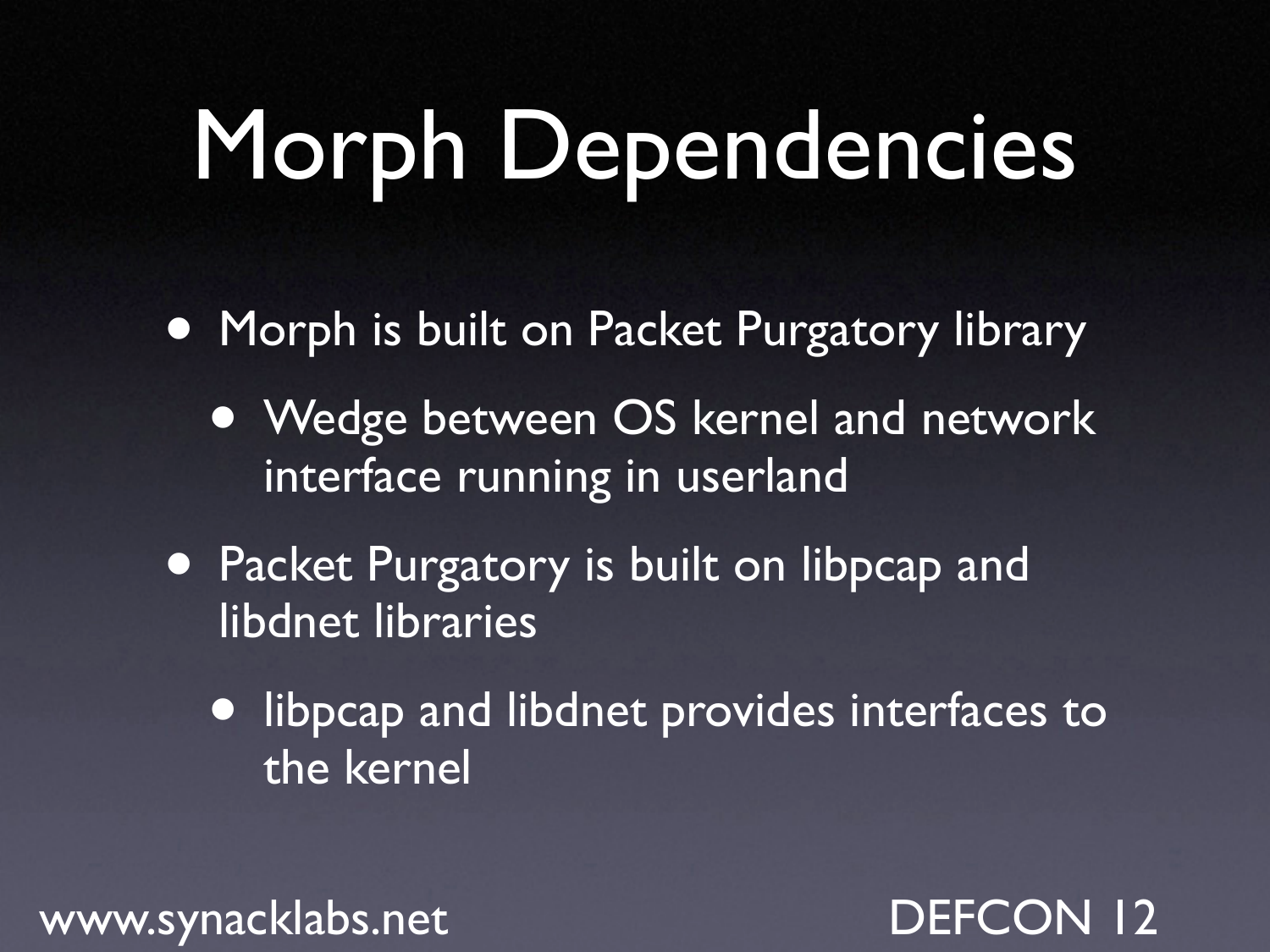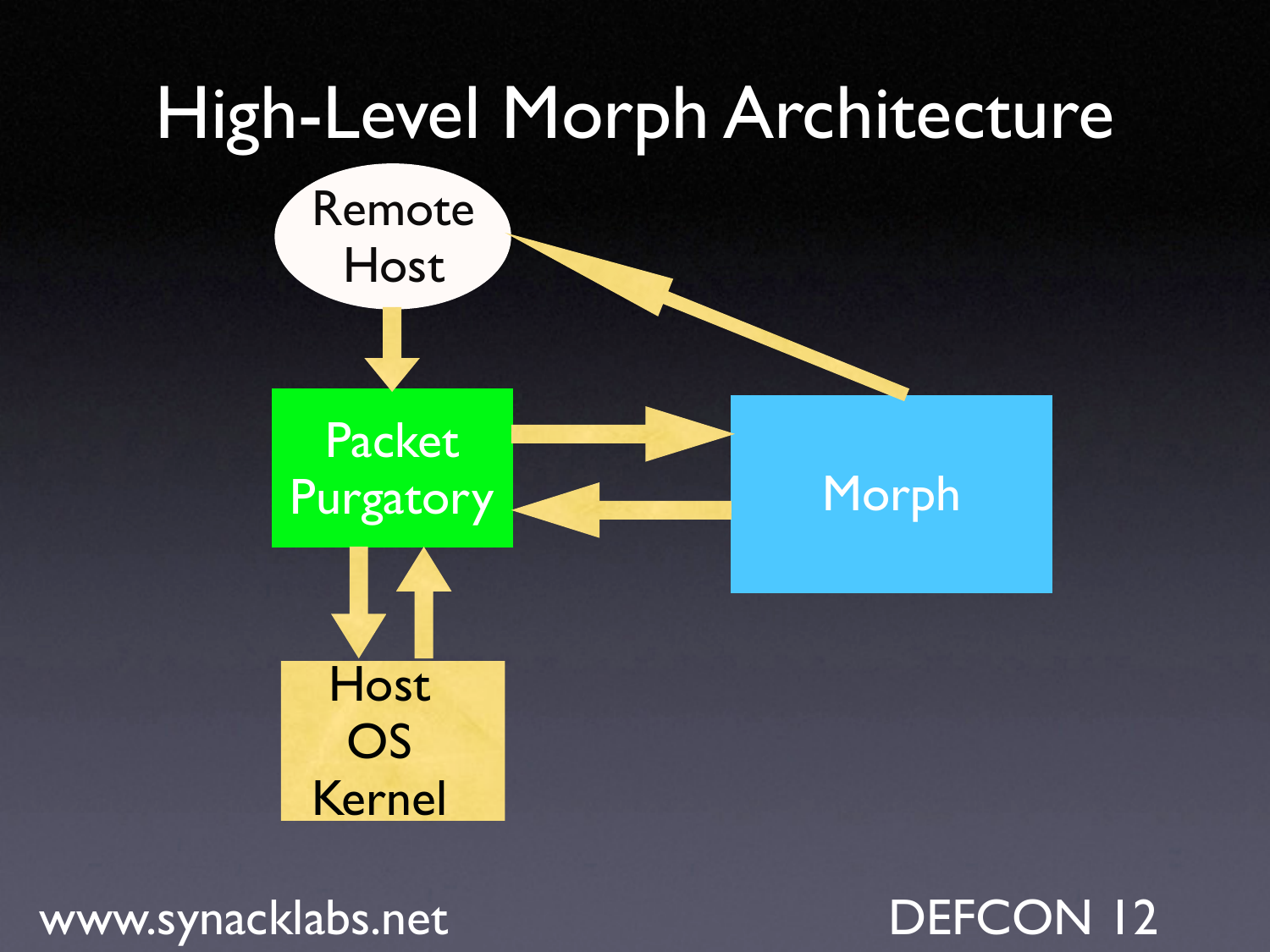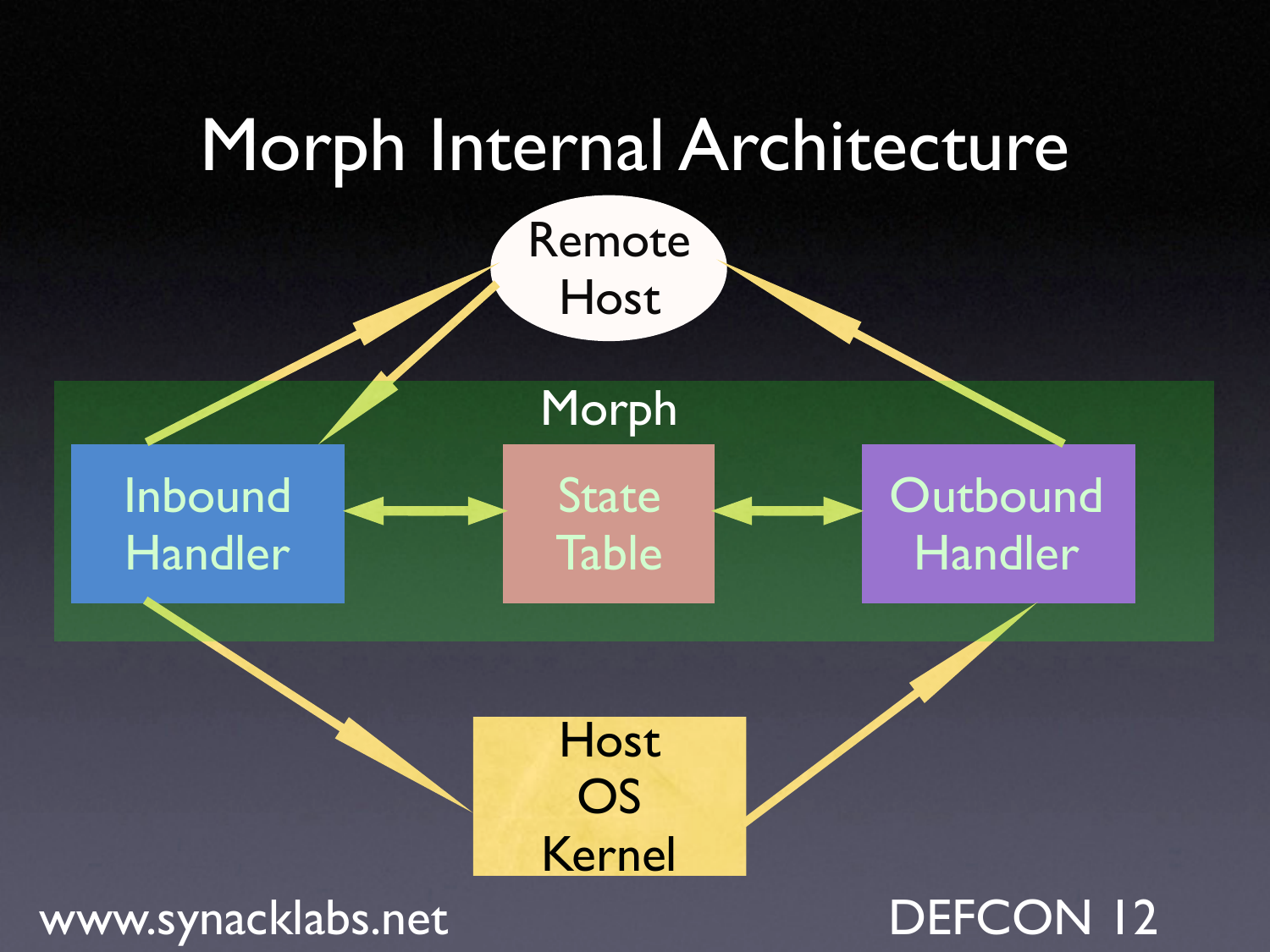# More About Packet Purgatory

- Route table maintains IP address to intercept messages to/from
- OS firewall prevents kernel from knowing about packets until done with tampering
- Not a kernel module
- BSD licensed

• http://www.synacklabs.net/projects/packetp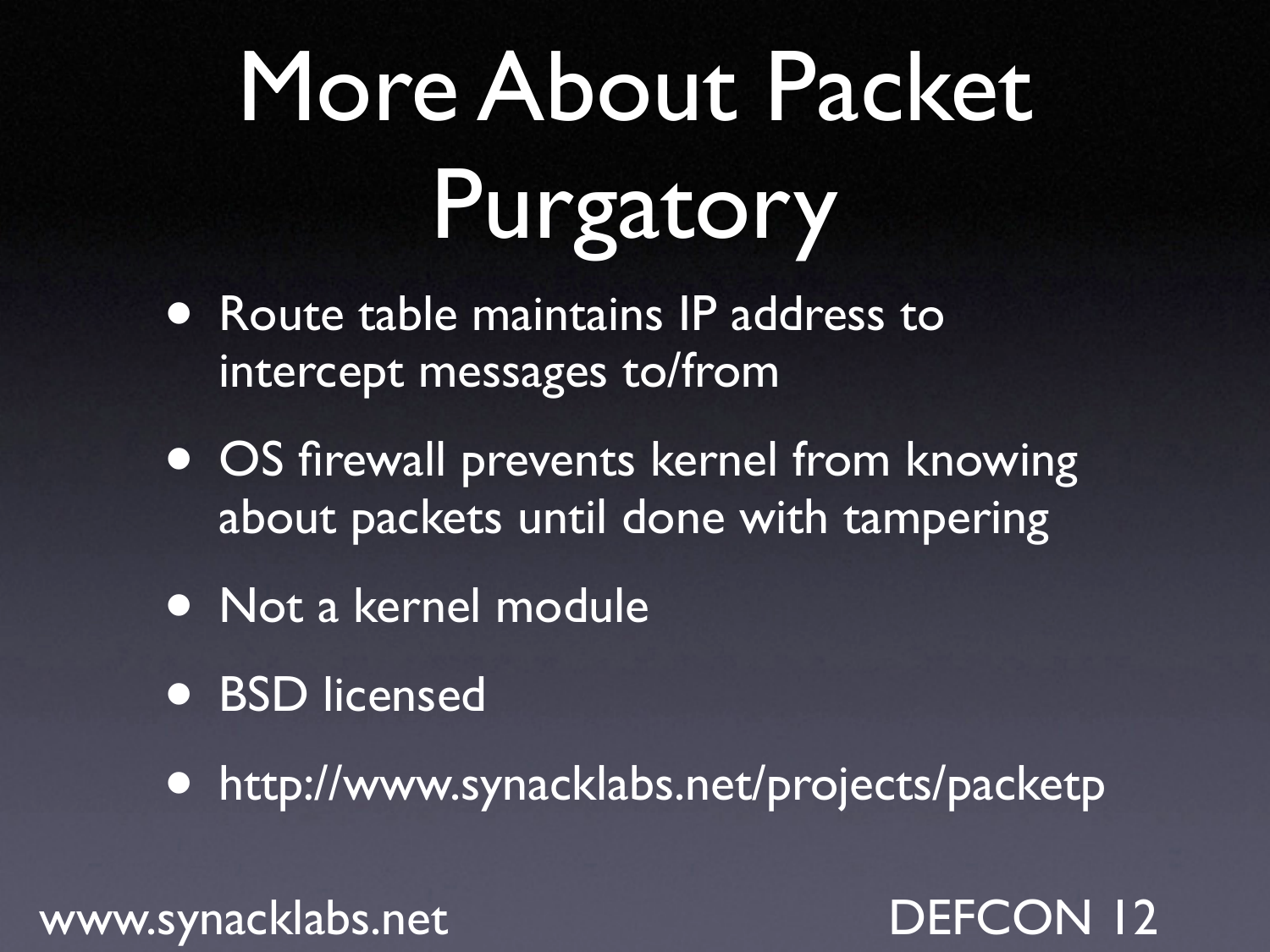### How Does Packet Purgatory Utilize libpcap and libdnet?

• Packet Purgatory has two modes

- Proxy mode
- Loopback-firewall mode

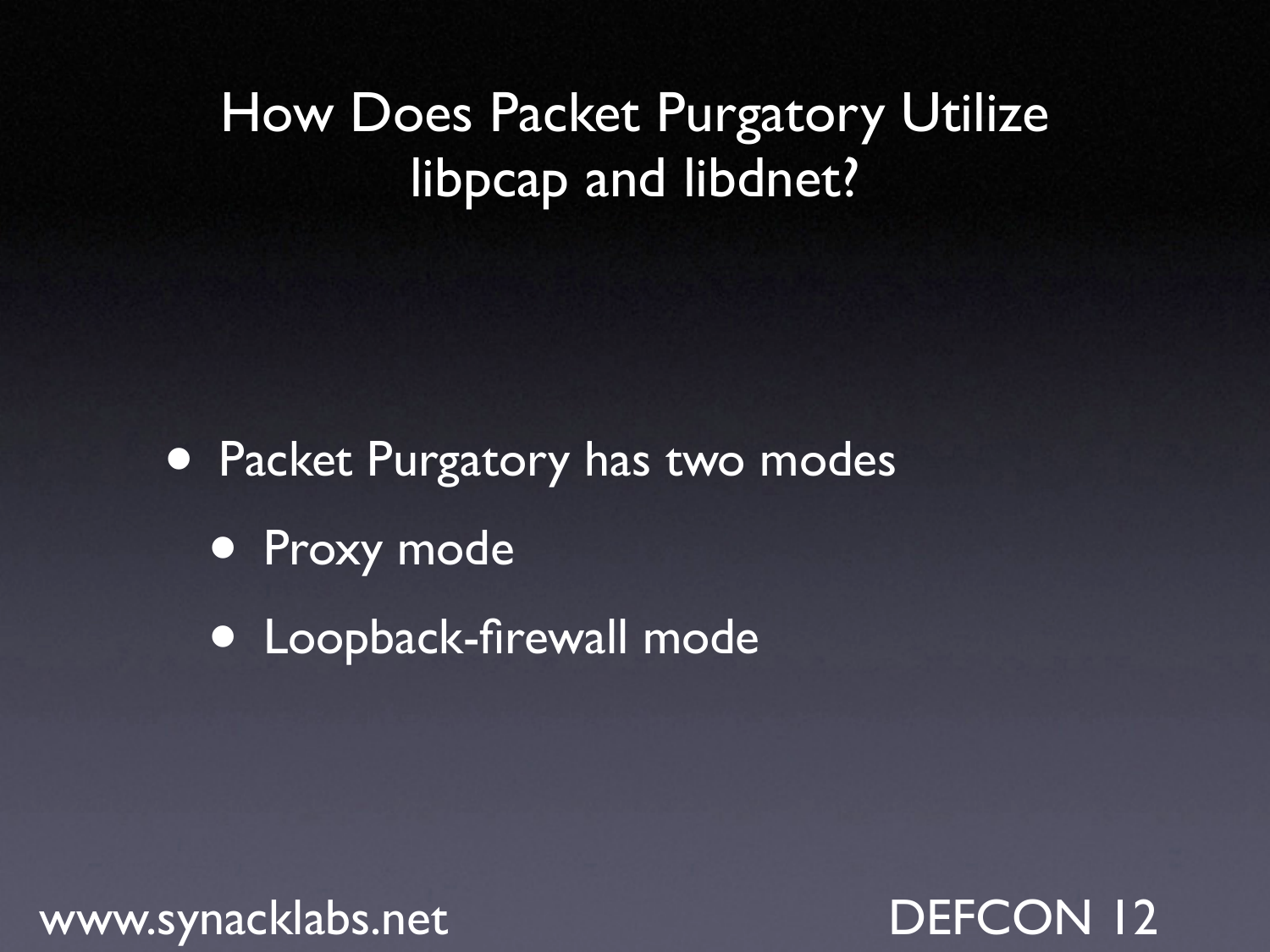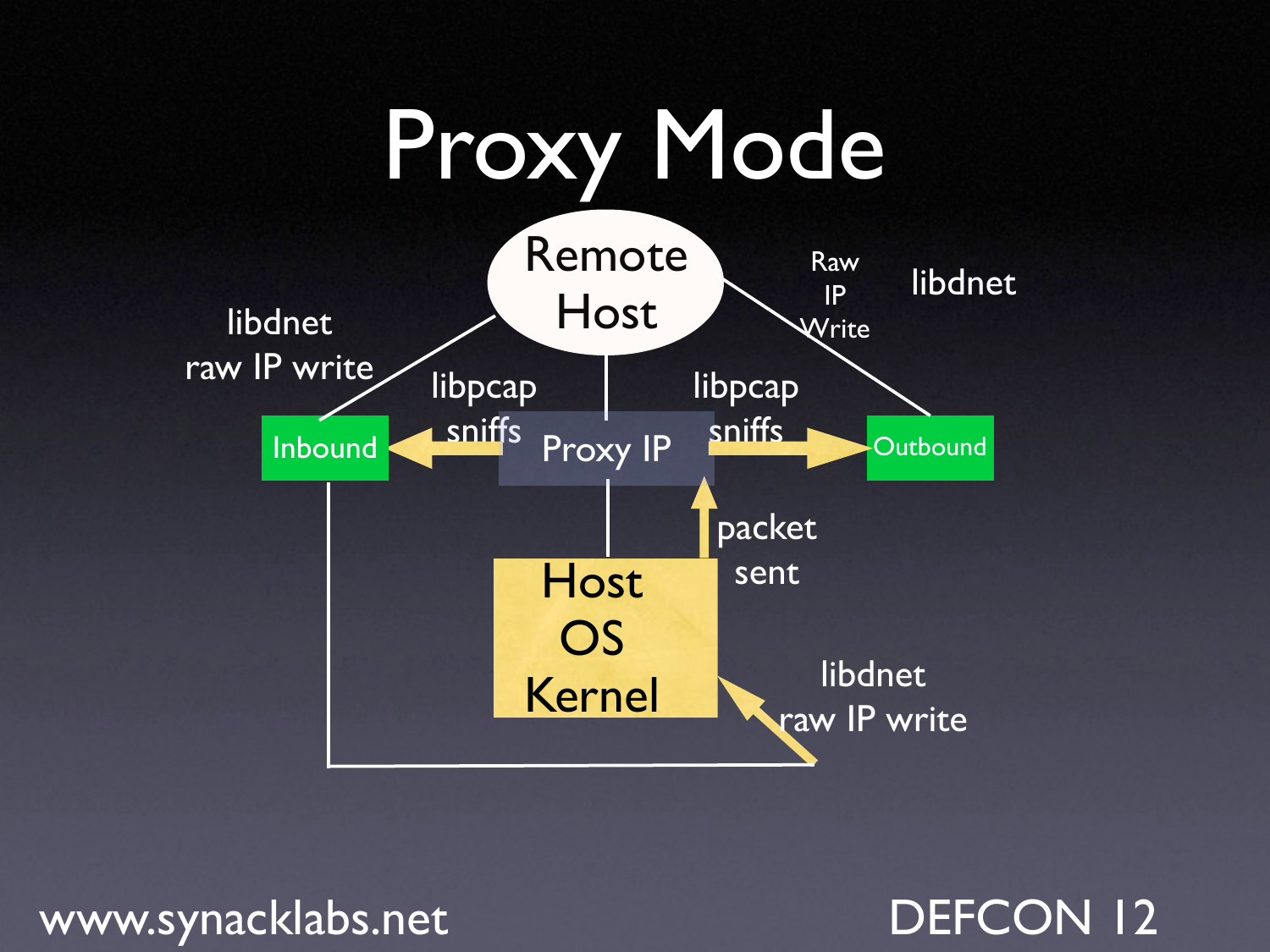### Loopback-Firewall Mode

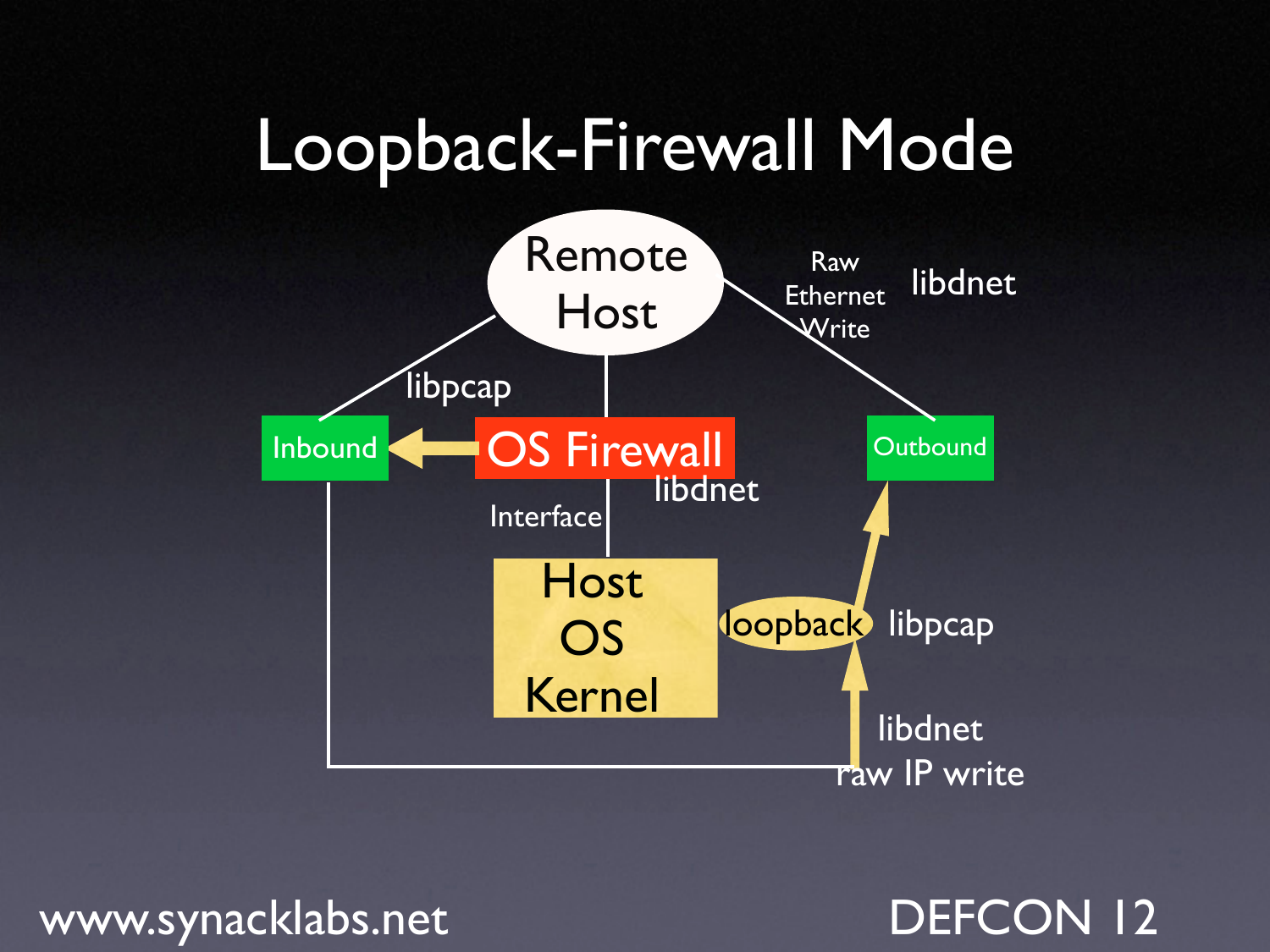# OS scanners that Morph will fool

- QueSO
- Nmap
- Xprobe/Xprobe2
- p0f (in progress)
- **RING/Snacktime (in progress)**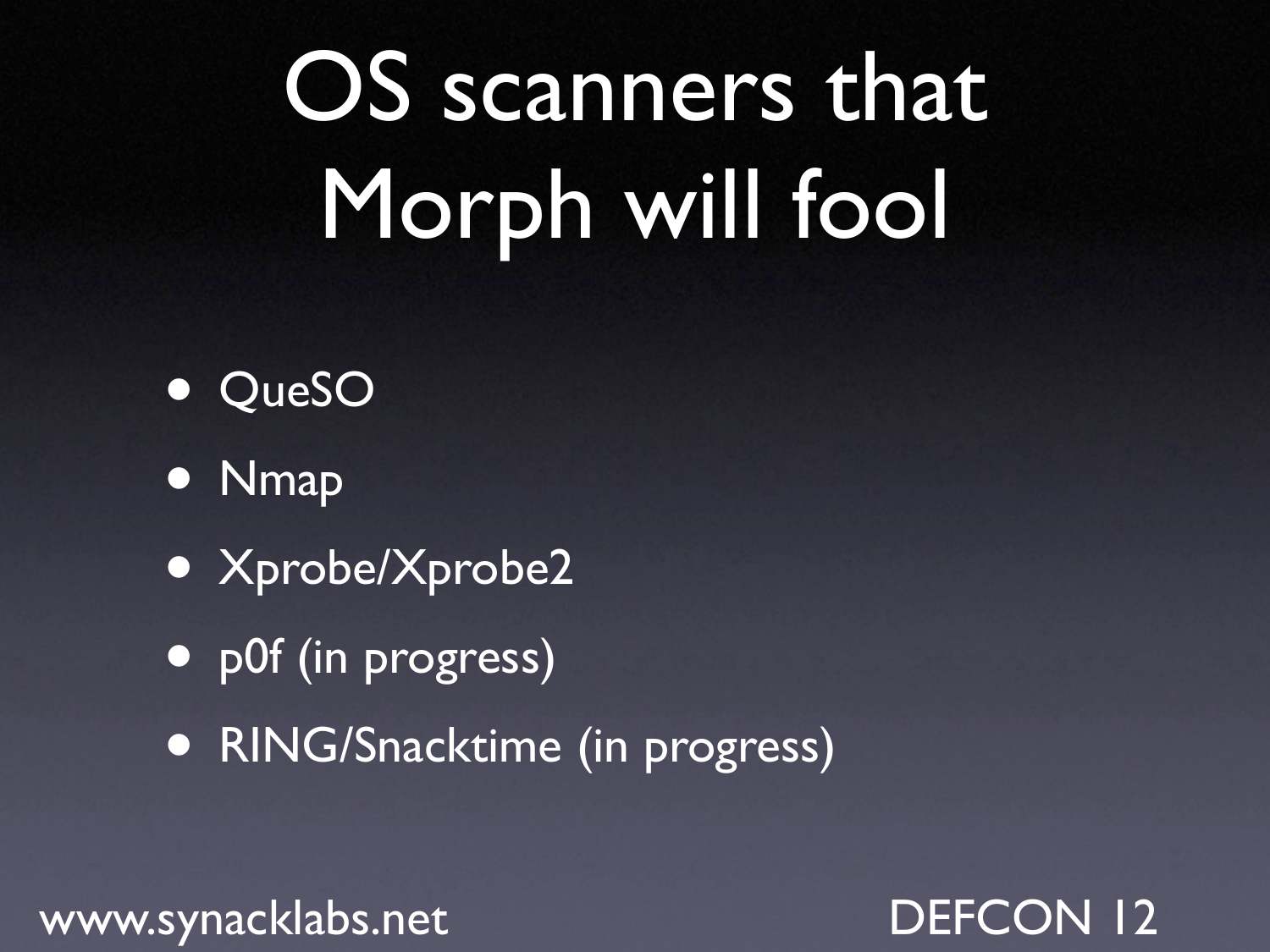### Other Tools that Defeat OS Fingerprinting

#### • FPF

- LKM for Linux
- IP Personality
	- Patch for Linux 2.4 kernel
- There are a couple of other tools
- None are highly portable
- Most will not emulate another OS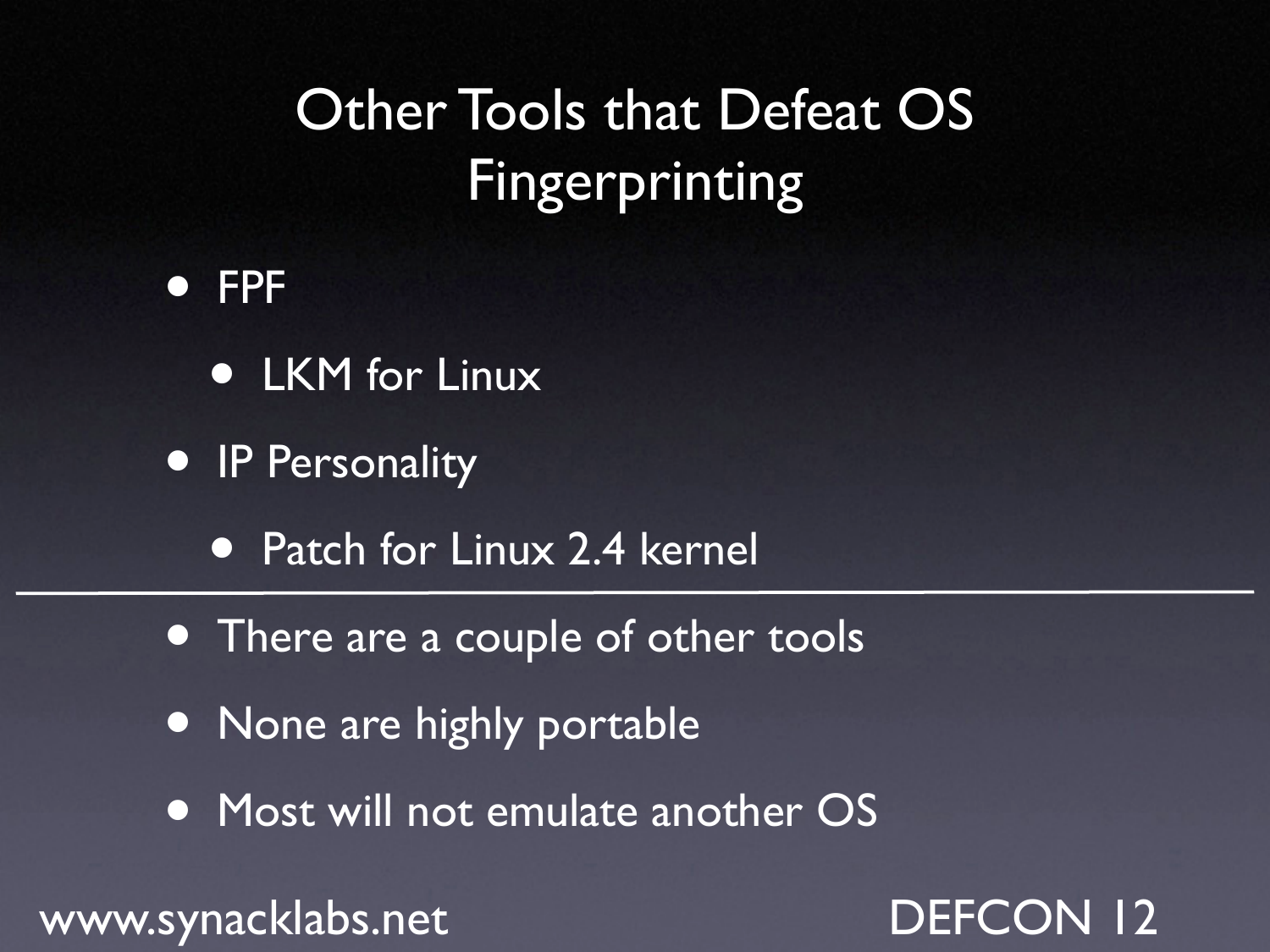## Current OS Fingerprinting **Techniques**

- **Active fingerprinting**
- **Passive fingerprinting**
- Timing analysis fingerprinting
- All of the above can be defeated with Morph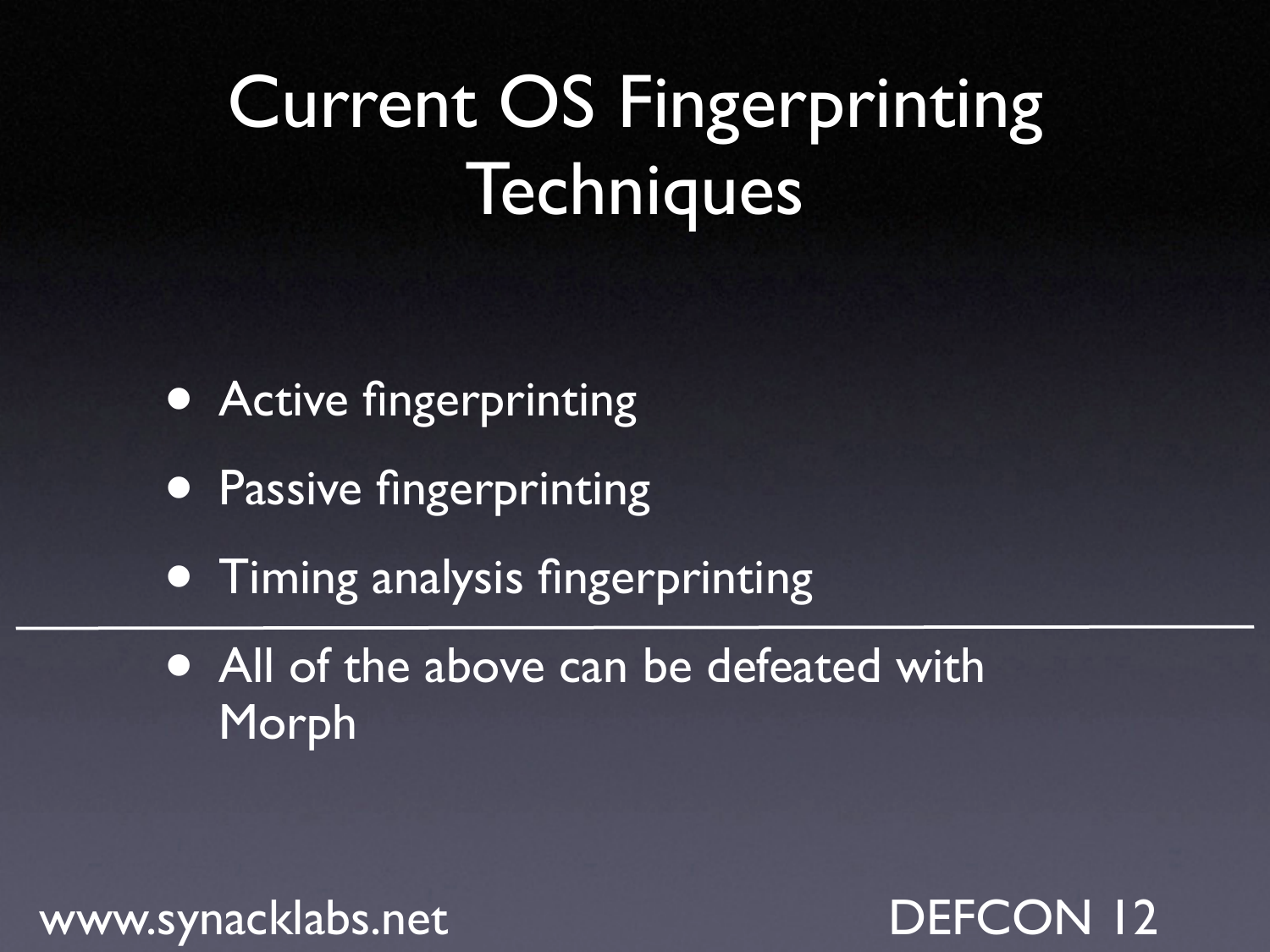# How does QueSO work?

- Utilizes active fingerprinting techniques
- Sends 7 different types of packets to open ports on target host
- All 7 packets sent modify TCP headers (e.g., different flags are set)
- OS fingerprint signatures are somewhat outdated (e.g., no Linux fingerprint beyond 2.1 kernel)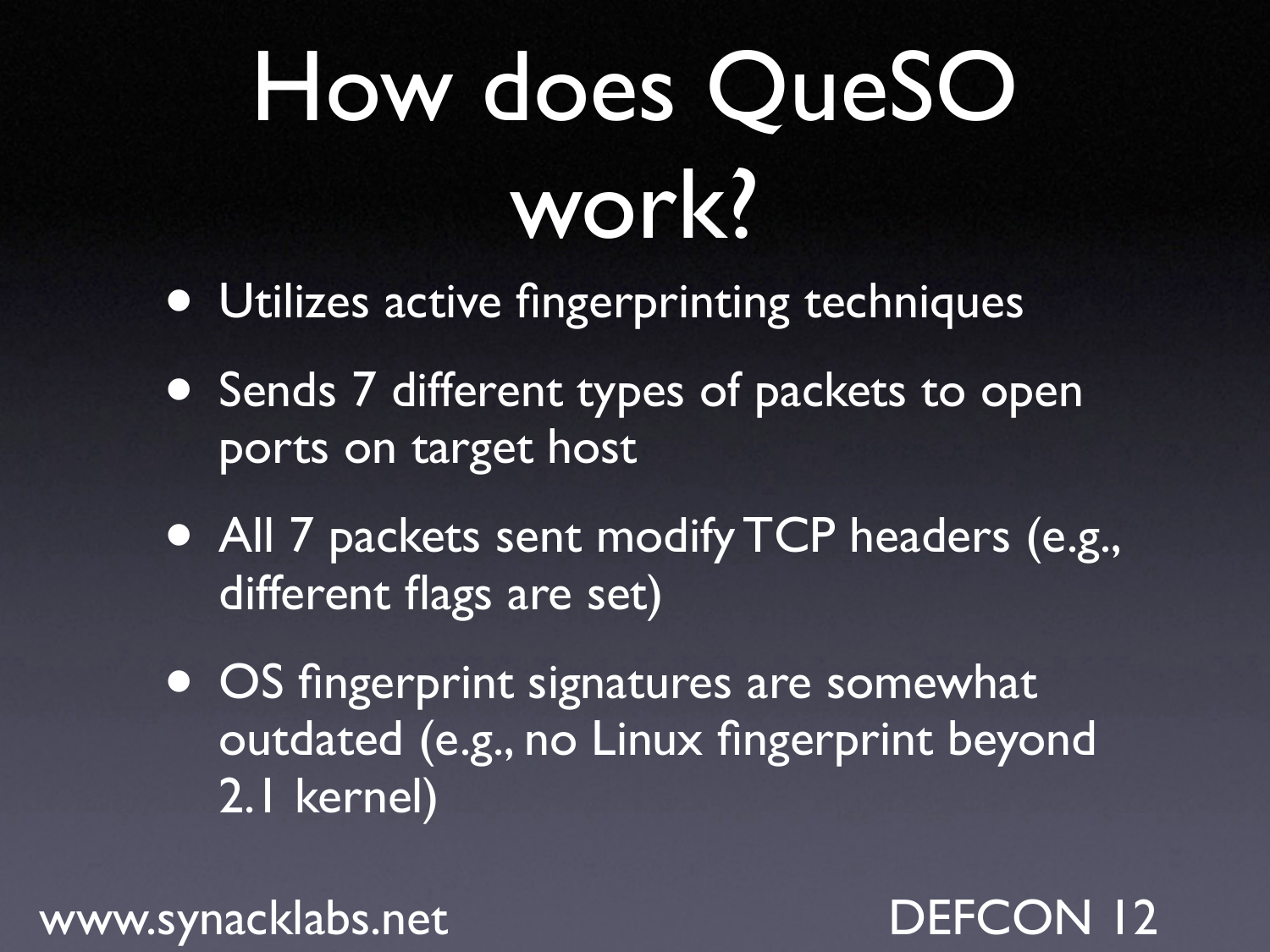### Morph Response to QueSO

|                              | <b>Morph Handling Status</b>                                          |                                             |                                                             |  |
|------------------------------|-----------------------------------------------------------------------|---------------------------------------------|-------------------------------------------------------------|--|
| QueSO Packet<br><b>Types</b> | Inbound                                                               | <b>State Table</b>                          | Outbound                                                    |  |
| <b>SYN</b>                   | If port is open pass packet to<br>OS, else write RST as a<br>response | <b>Add SYN connection</b>                   | Rewrite packet to reflect<br>emulated OS                    |  |
| SYN+ACK                      | Check state table to see if<br>connection is a response               | Will update table if packet is<br>solicited | If packet is solicited, then write<br>appropriate ACK reply |  |
| <b>FIN</b>                   | Pass packet to OS, or in<br>cases of Windows-like<br>behavior, reply  | Don't care                                  | Rewrite packet to reflect<br>desired OS                     |  |
| <b>FIN+ACK</b>               | Respond on behalf of<br>emulated OS                                   | Don't care                                  | Don't care                                                  |  |
| SYN+FIN                      | Respond on behalf of<br>emulated OS                                   | Don't care                                  | Don't care                                                  |  |
| <b>PSH</b>                   | Pass packet to OS                                                     | Don't care                                  | Rewrite packet to reflect<br>desired OS                     |  |
| SYN+XXX+YYY                  | Depending on emulated OS,<br>respond on behalf of<br>emulated OS      | Possibly add SYN connection                 | May rewrite packet to reflect<br>emulated OS                |  |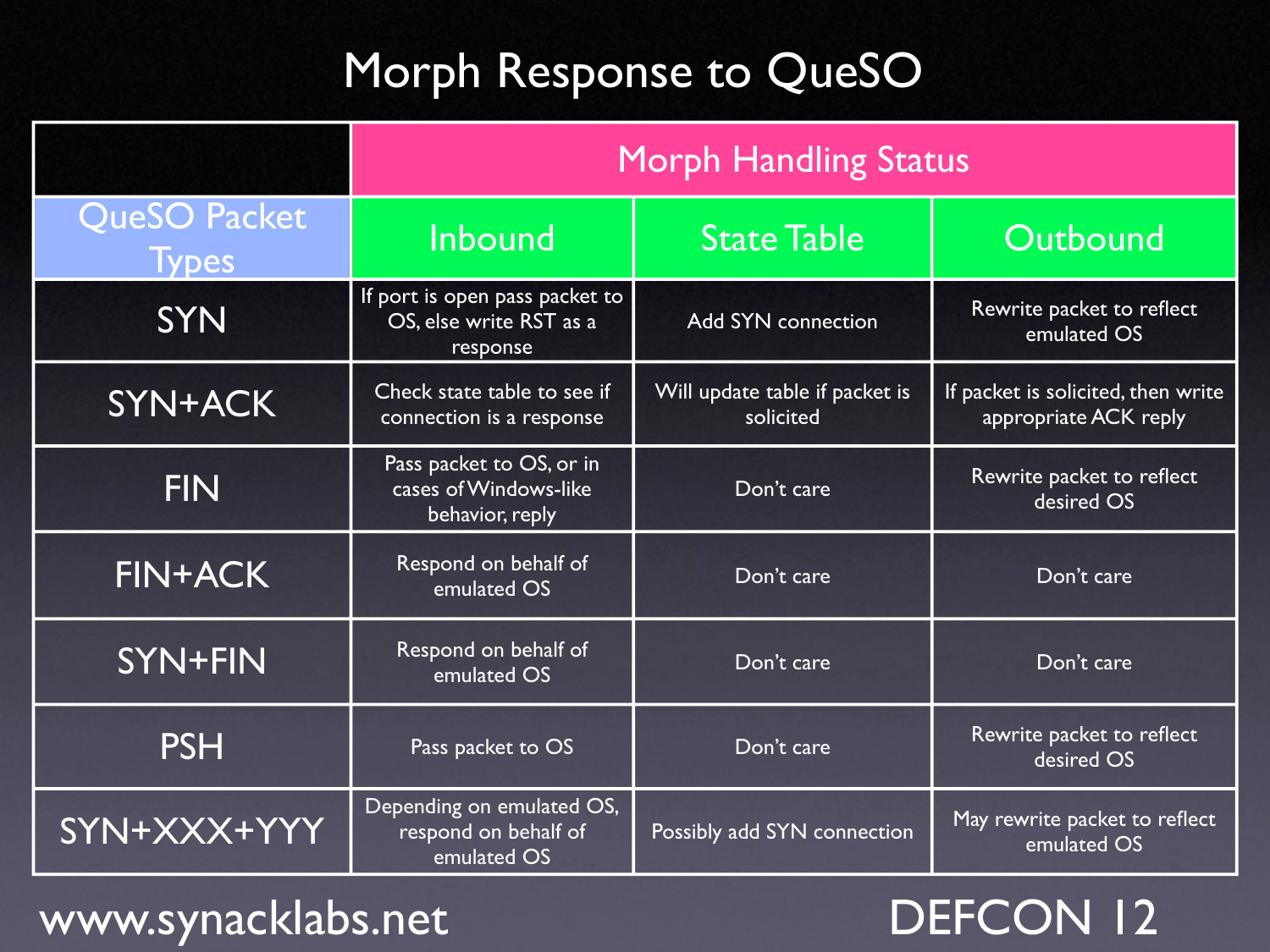# How does Xprobe2 work?

- Utilizes active fingerprinting techniques
- Xprobe2 sends 4 different types of ICMP packets to target host
- Information request packet is basically obsolete (W. Richard Stevens,TCP/IP Illustrated,Vol. 1)
- UDP packet is sent for ICMP unreachables
- Final packet is vanilla SYN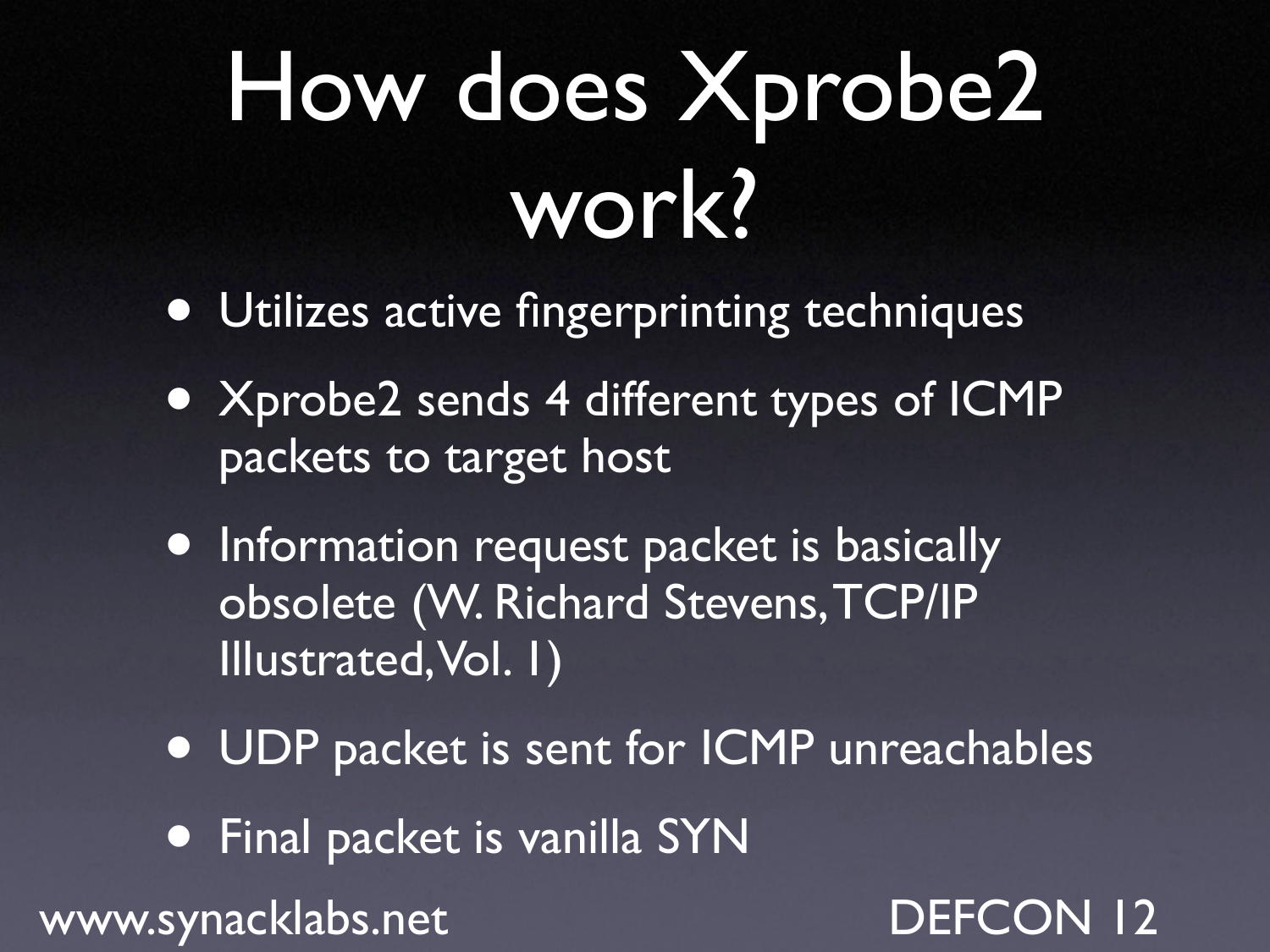#### Morph Response to Xprobe2 0.2

|                                                                                       | <b>Morph Handling Status</b>                                                          |                           |                                                       |  |
|---------------------------------------------------------------------------------------|---------------------------------------------------------------------------------------|---------------------------|-------------------------------------------------------|--|
| <b>Xprobe2 Packet</b><br><b>Types</b>                                                 | <b>Inbound</b>                                                                        | <b>State Table</b>        | Outbound                                              |  |
| <b>ICMP ECHO</b>                                                                      | Respond on behalf of<br>emulated OS                                                   | Don't care                | Don't care                                            |  |
| <b>ICMPTimestamp</b>                                                                  | Respond on behalf of<br>emulated OS                                                   | Don't care                | Don't care                                            |  |
| <b>ICMP Address Mask</b><br><b>Request</b>                                            | Respond on behalf of<br>emulated OS                                                   | Don't care                | Don't care                                            |  |
| <b>ICMP</b> Information<br><b>Request</b>                                             | Respond on behalf of<br>emulated OS                                                   | Don't care                | Don't care                                            |  |
| UDP -> ICMP<br>Unreachable (Includes<br><b>UDP Port Unreachable</b><br>Error Message) | If port probed is open, pass<br>to OS. Otherwise, respond<br>on behalf of emulated OS | Don't care                | Rewrite appropriate reply<br>according to emulated OS |  |
| <b>TCP SYN (Includes TCP</b><br>Header Information)                                   | If port is open pass packet to<br>OS, else write RST as a<br>response                 | <b>Add SYN connection</b> | Rewrite packet to reflect<br>emulated OS              |  |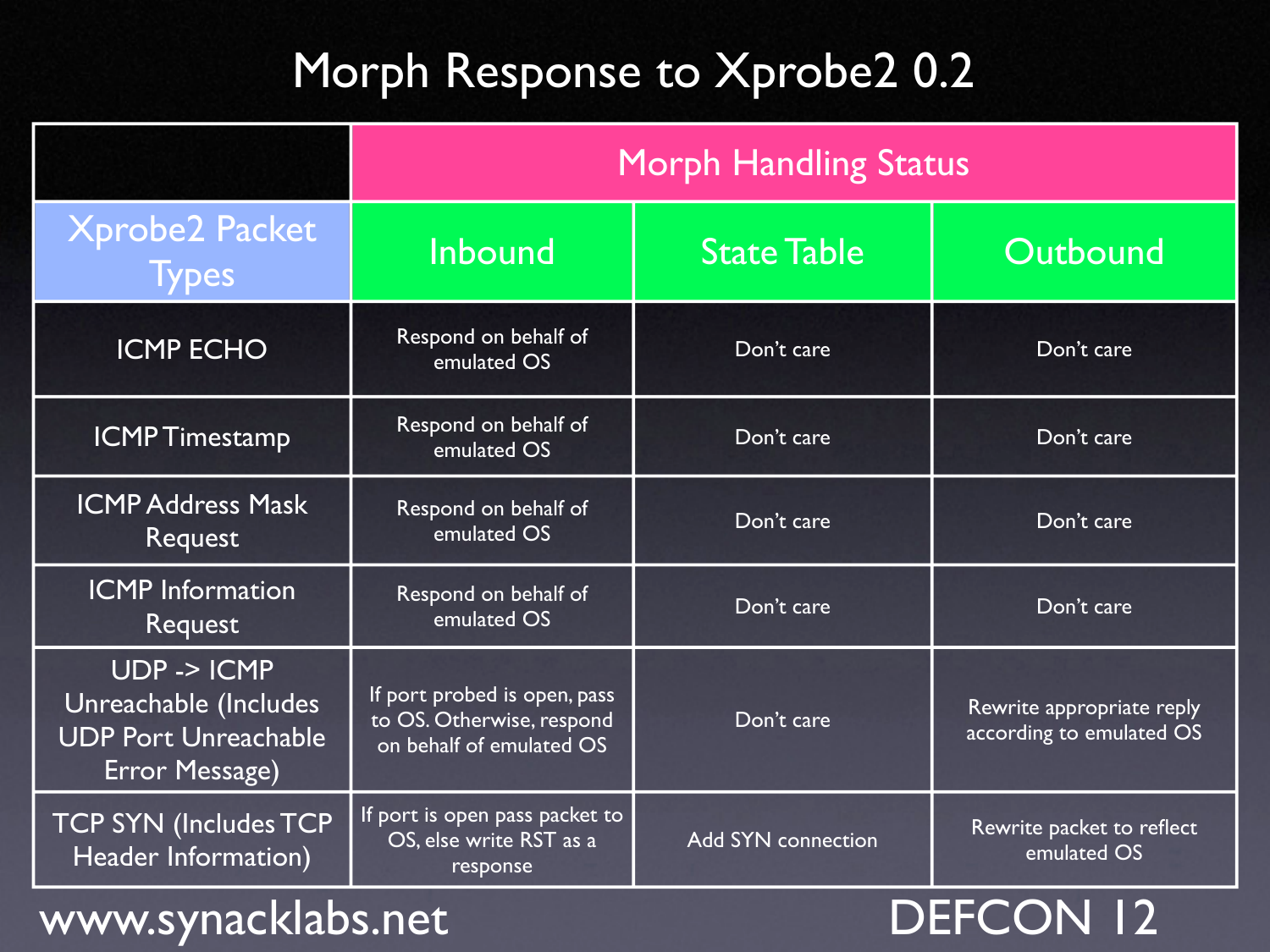# How does Nmap work?

- Nmap sends 9 different types of packets to target host
- Needs both open and closed ports for accuracy
- Nmap is challenging to defeat
	- Nmap uses many test cases
	- Sends non-standard, non-documented packet types to pinpoint OS of target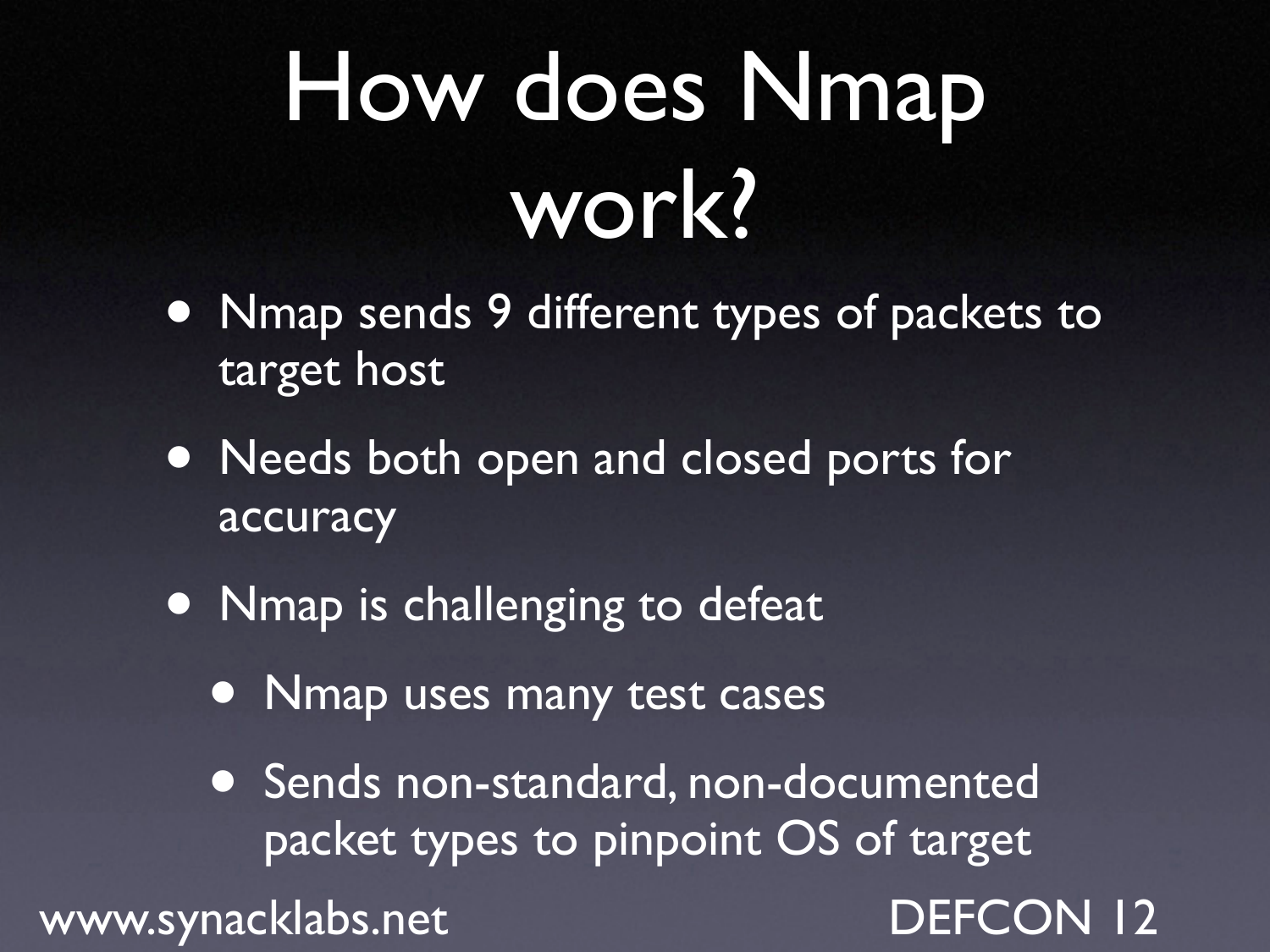### Morph Response to Nmap 3.50

|                          |                                           | <b>Morph Handling Status</b>                                                                  |                                                       |                                                                                  |
|--------------------------|-------------------------------------------|-----------------------------------------------------------------------------------------------|-------------------------------------------------------|----------------------------------------------------------------------------------|
| <b>Nmap Packet Types</b> |                                           | Inbound                                                                                       | <b>State Table</b>                                    | Outbound                                                                         |
| Port<br>pen              | <b>TCP Sequence Test</b>                  | Pass packet to OS                                                                             | <b>Add SYN connection</b>                             | Send response packet to<br>reflect emulated OS                                   |
|                          | <b>SYN with Options</b>                   | Pass packet to OS                                                                             | <b>Add SYN connection</b>                             | Send response packet to<br>reflect emulated OS                                   |
|                          | <b>NULL with Options</b>                  | Respond on behalf of<br>emulated OS                                                           | Don't care                                            | Don't care                                                                       |
|                          | SYN-FIN-URG-PSH<br>with Options           | If OS accepts it, pass to OS.<br>Otherwise, respond on<br>behalf of emulated OS               | <b>Add connection</b>                                 | If applicable, send response to<br>reflect emulated OS                           |
|                          | <b>ACK with Options</b>                   | If connection exists, pass<br>packet to OS. Otherwise,<br>respond on behalf of<br>emulated OS | If part of existing connection,<br>add ACK connection | Send response packet to<br>reflect emulated OS if part of<br>existing connection |
| Port<br>baso             | <b>SYN with Options</b>                   | Respond on behalf of<br>emulated OS                                                           | Don't care                                            | Don't care                                                                       |
|                          | <b>ACK with Options</b>                   | Respond on behalf of<br>emulated OS                                                           | Don't care                                            | Don't care                                                                       |
|                          | <b>PSH-FIN-URG with</b><br><b>Options</b> | Respond on behalf of<br>emulated OS                                                           | Don't care                                            | Don't care                                                                       |
|                          | <b>UDP Packet</b>                         | Respond on behalf of<br>emulated OS                                                           | Don't care                                            | Don't care                                                                       |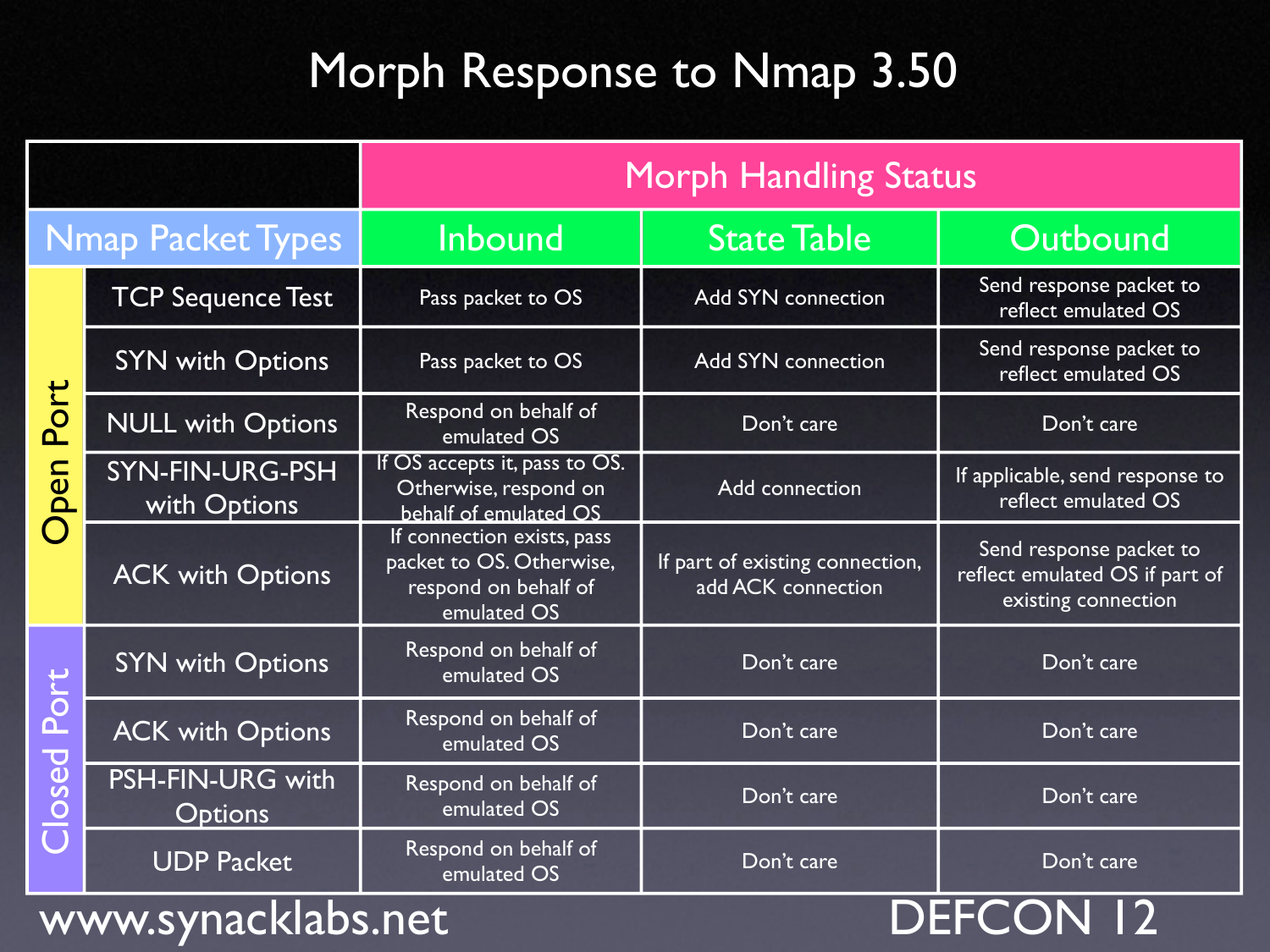### Morph State Table

- Remote host sends packet
- Morph generates a "random" sequence number based on emulated OS
- Morph state table maintains session sequence number offset information
- **Sequence number gets modified on the way** to remote OS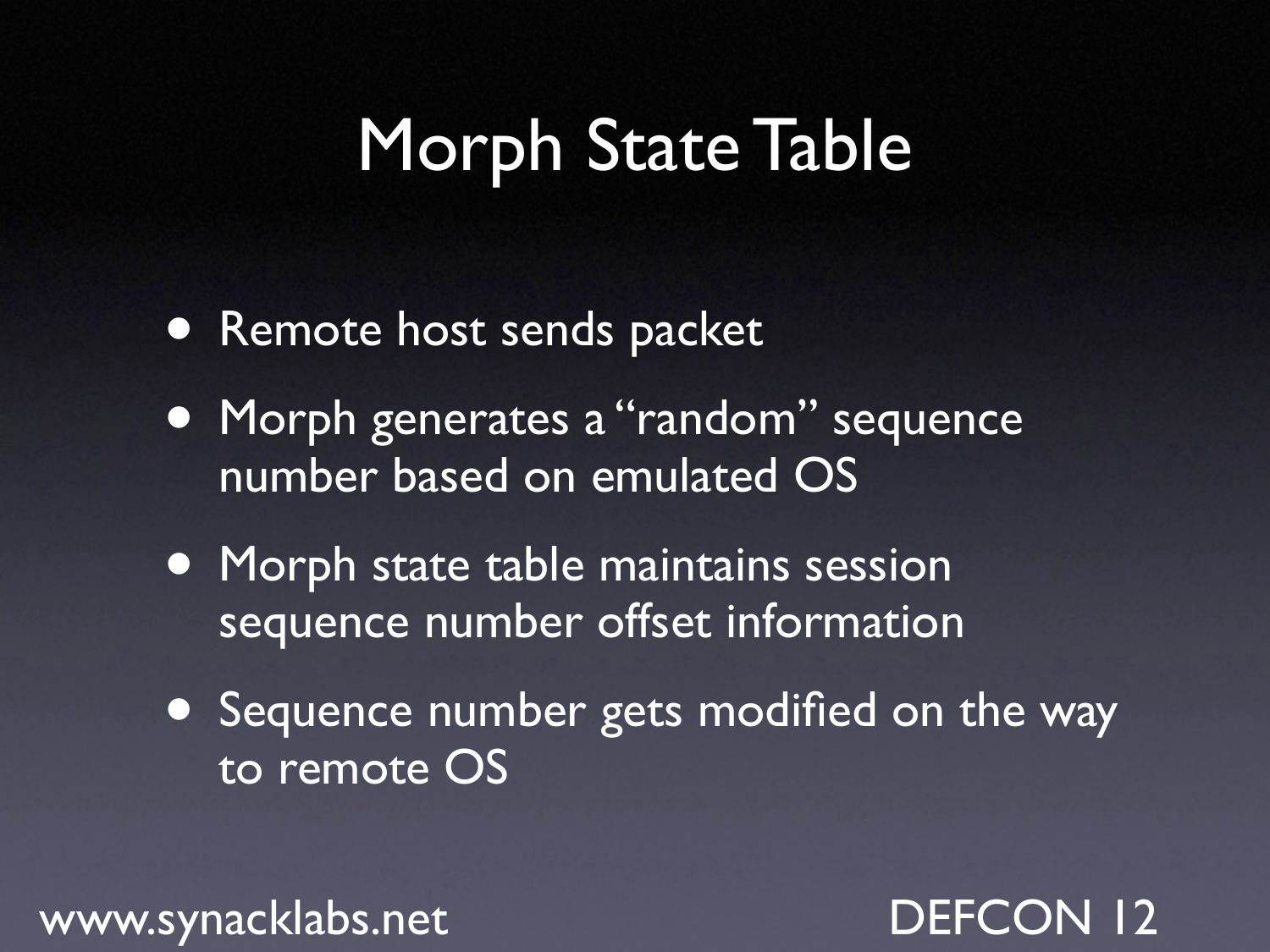## Fooling other OS scanners

- p0f (passive OS fingerprinting)
- RING (packet timing analysis)
- Snacktime (packet timing and passive analysis)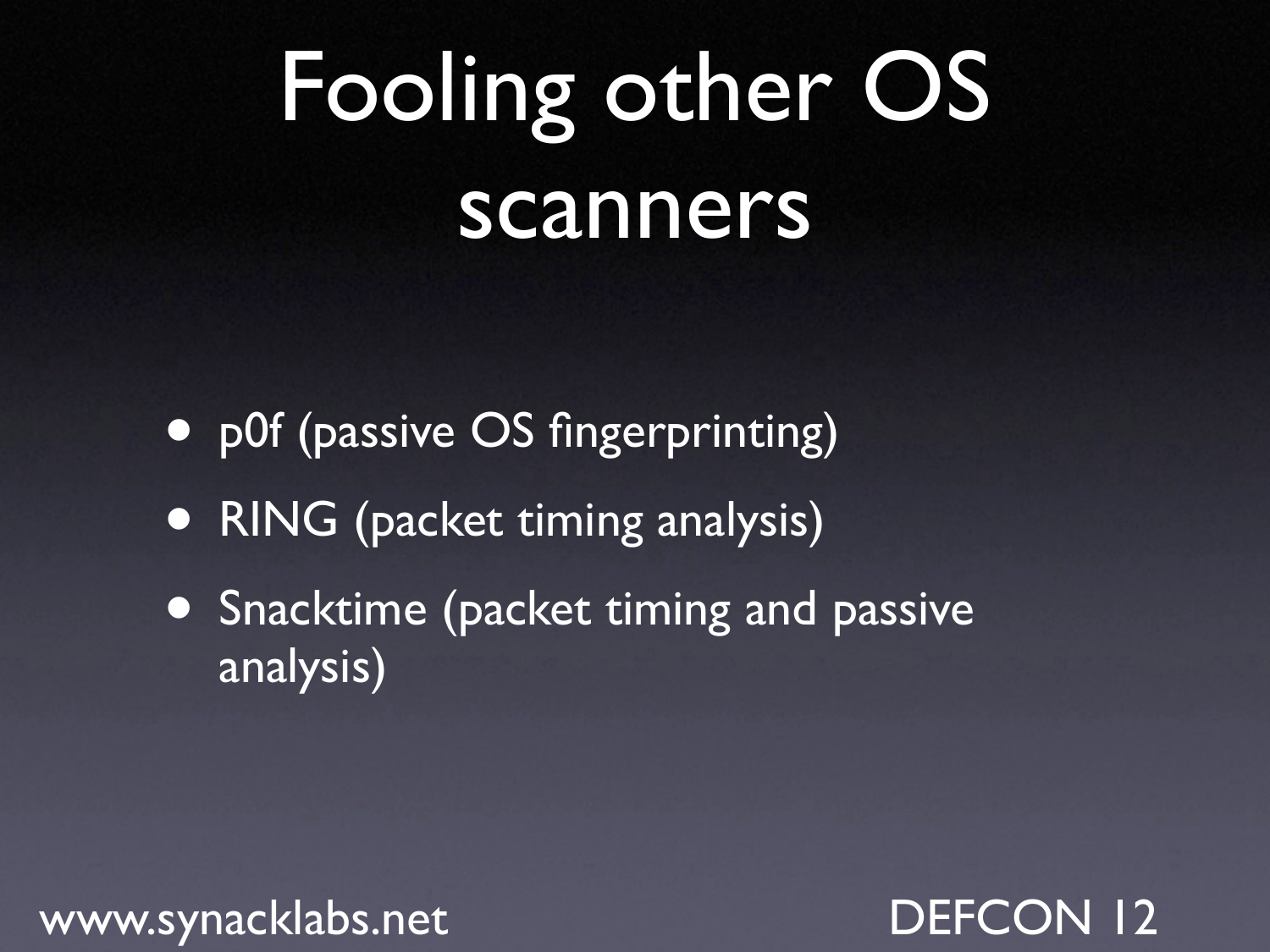## New OS Fingerprinting **Techniques**

- CanSecWest talk on new OS fingerprinting techniques
- Instead of sending single packet to solicit response, sends multiple packets
	- Uses layer 7 info
	- Expands timing analysis
	- Measures window behavior under congested conditions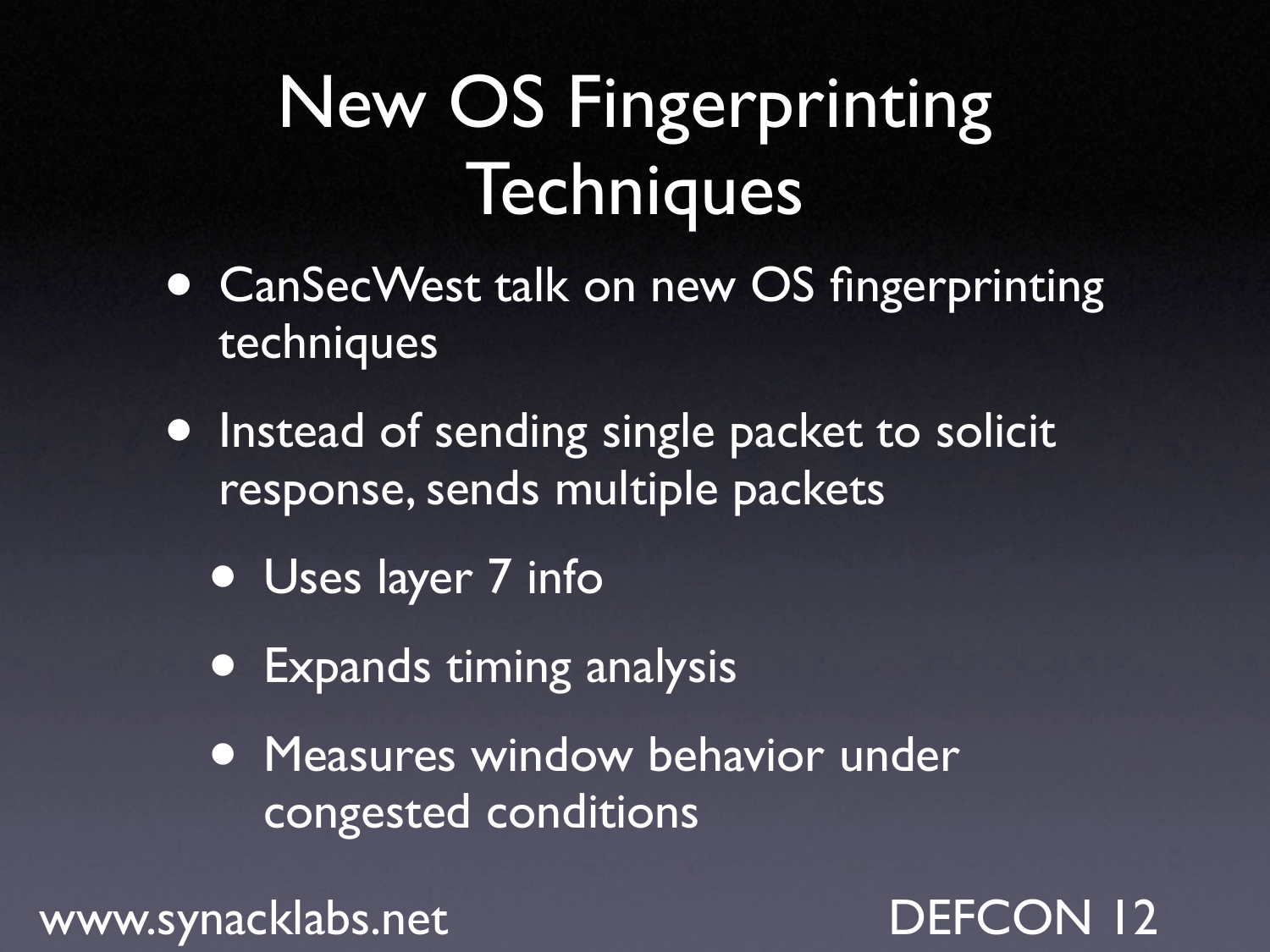# How can you avoid being fingerprinted?

- New RFC needed to address currently unspecified behavior
- Place hardened critical servers behind intermediate proxying devices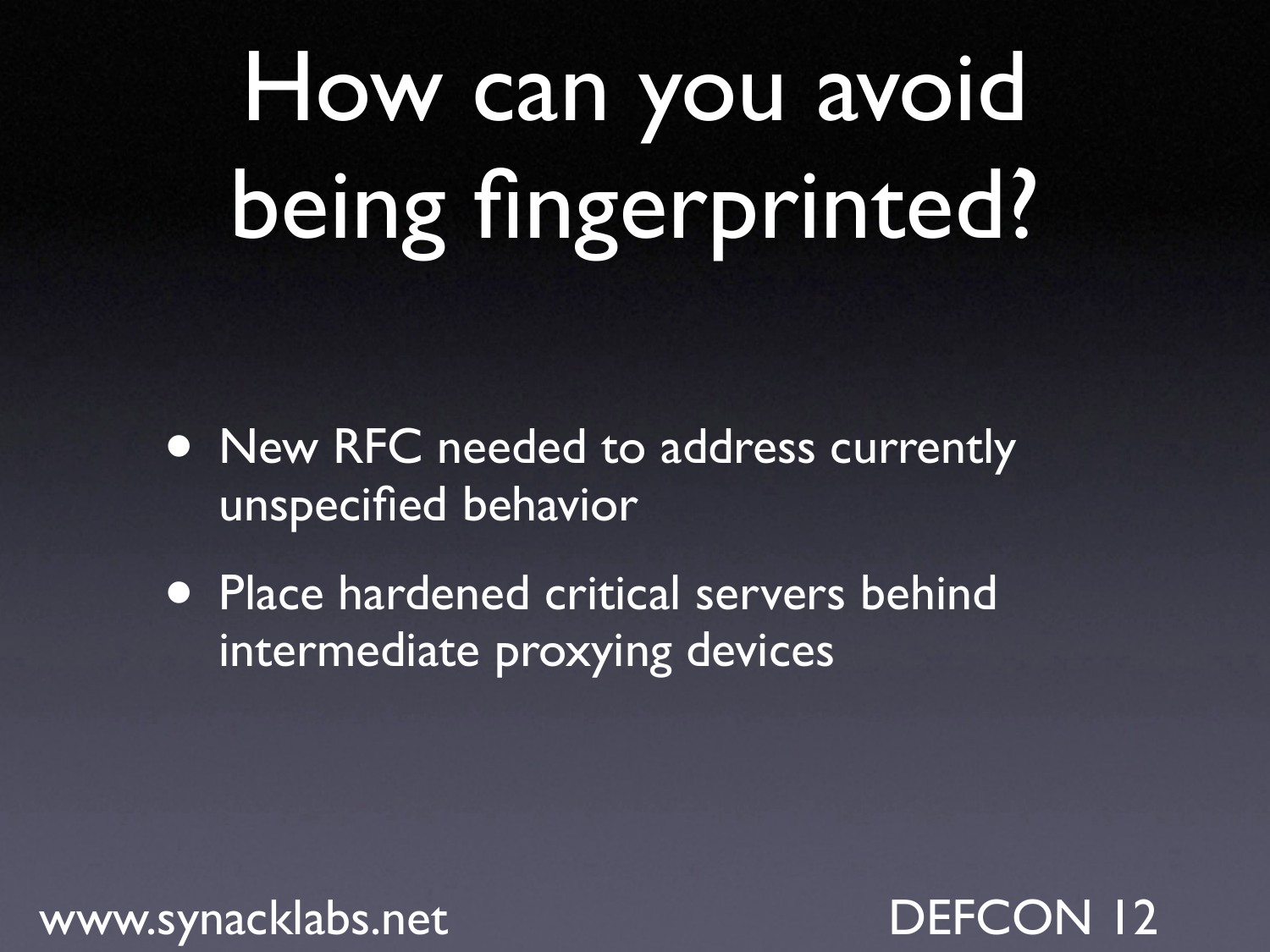## Challenges to Defeating OS Fingerprinting

- Advertising different window size than what underlying OS support
- Having to maintain state of connections to distinguish between normal vs abnormal connections
- Not necessarily having access to standard implementations, and having to glean information through fingerprints
- Even if responses to OS scanners are accurate, application scanning can reveal true OS (implement PolyMorph)
- Some automated attacks do not care what OS it's attacking (NIMDA)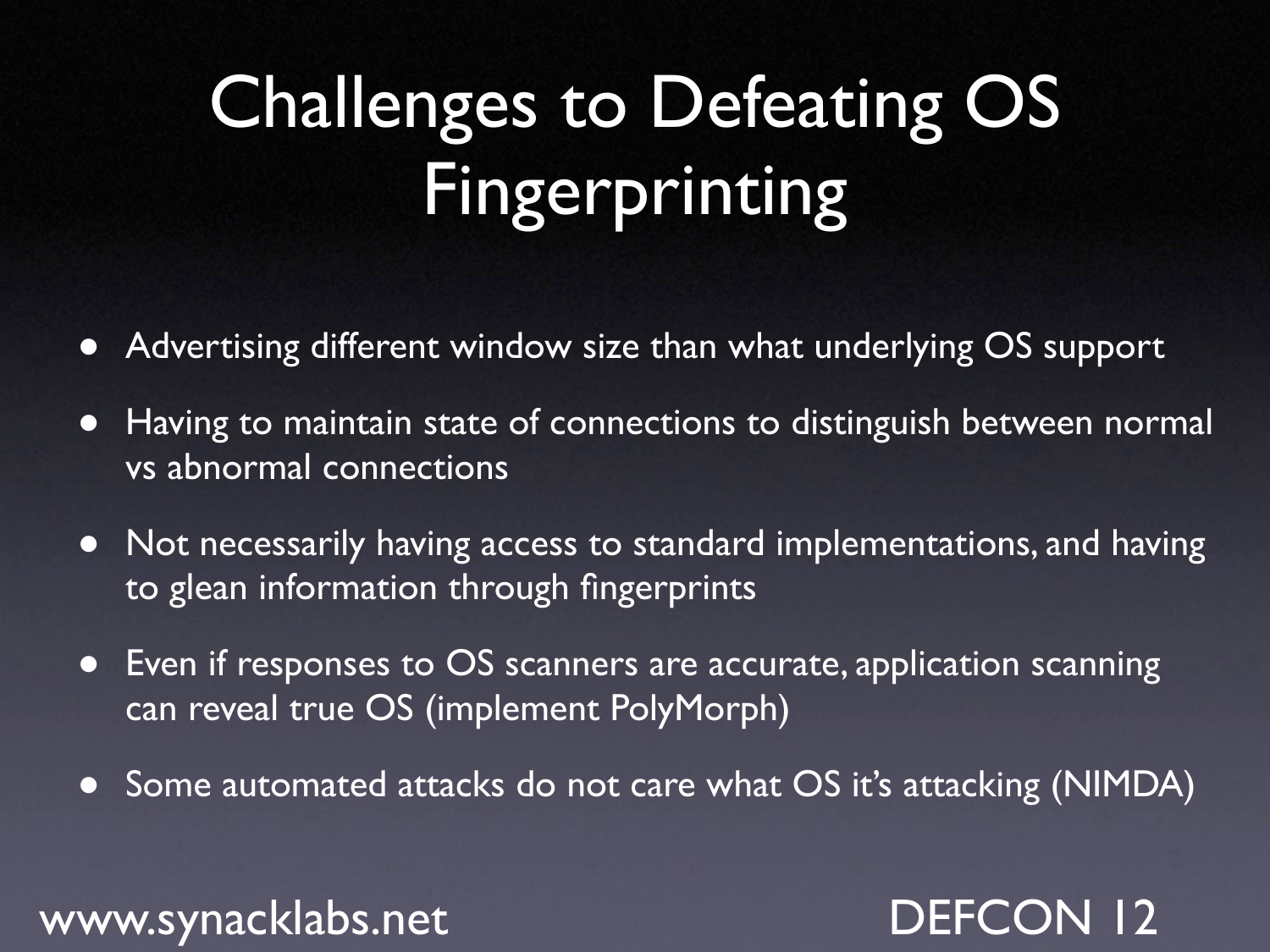# Future Directions for Morph

- Support more operating system emulation (Solaris, HP-UX, etc)
- **Support Morph installs on more operating** systems (Windows 2000/XP)
- Fool other OS scanners (p0f, RING, etc)
- Fool application scanners (PolyMorph)
- Add GUI support for Morph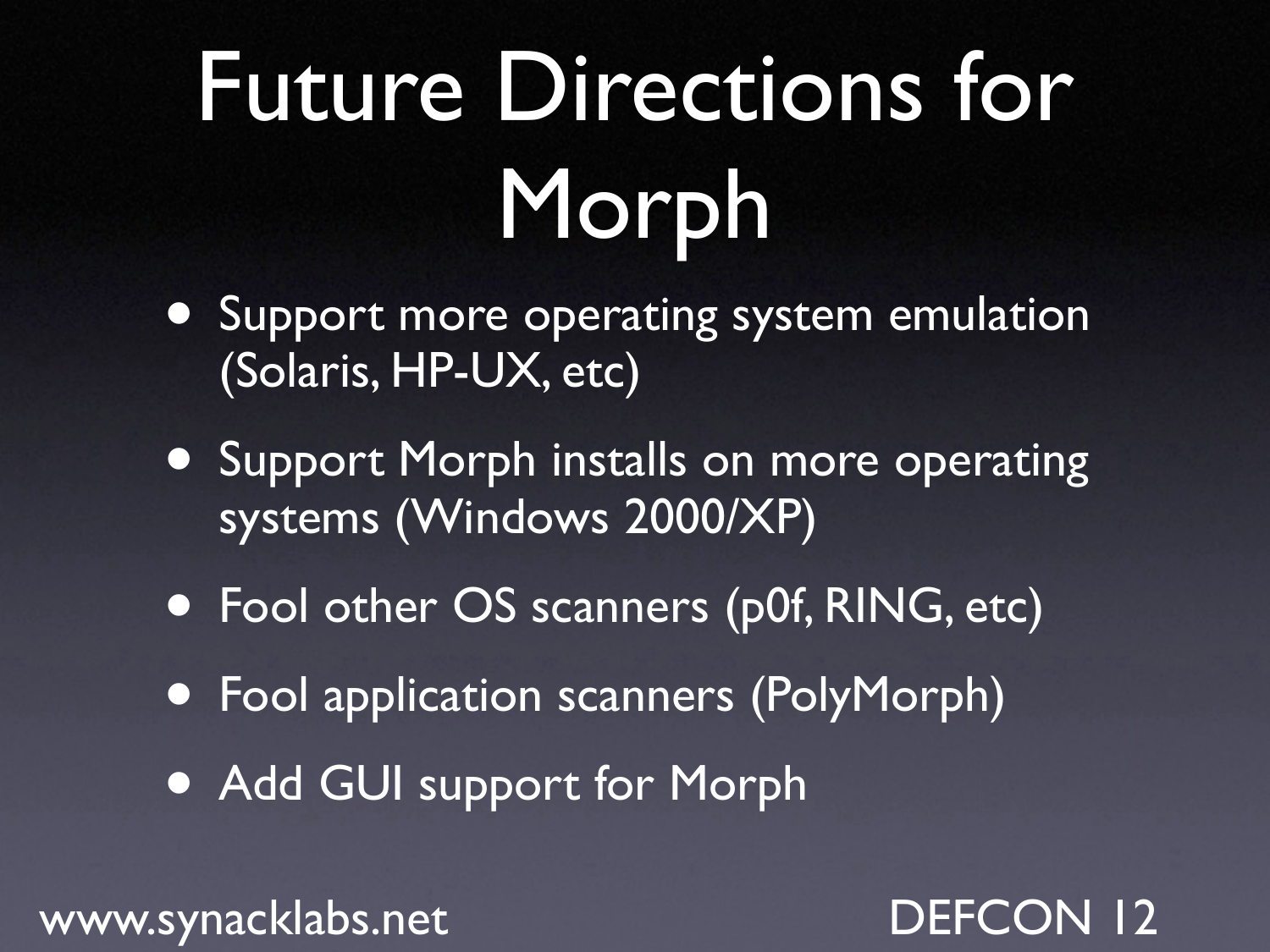## Acknowledgments

- Todd MacDermid
- Bill Neugent
- Don Bailey
- Dan Aiello
- Dave Wilburn
- Bob Fleck
- Dave Dandar